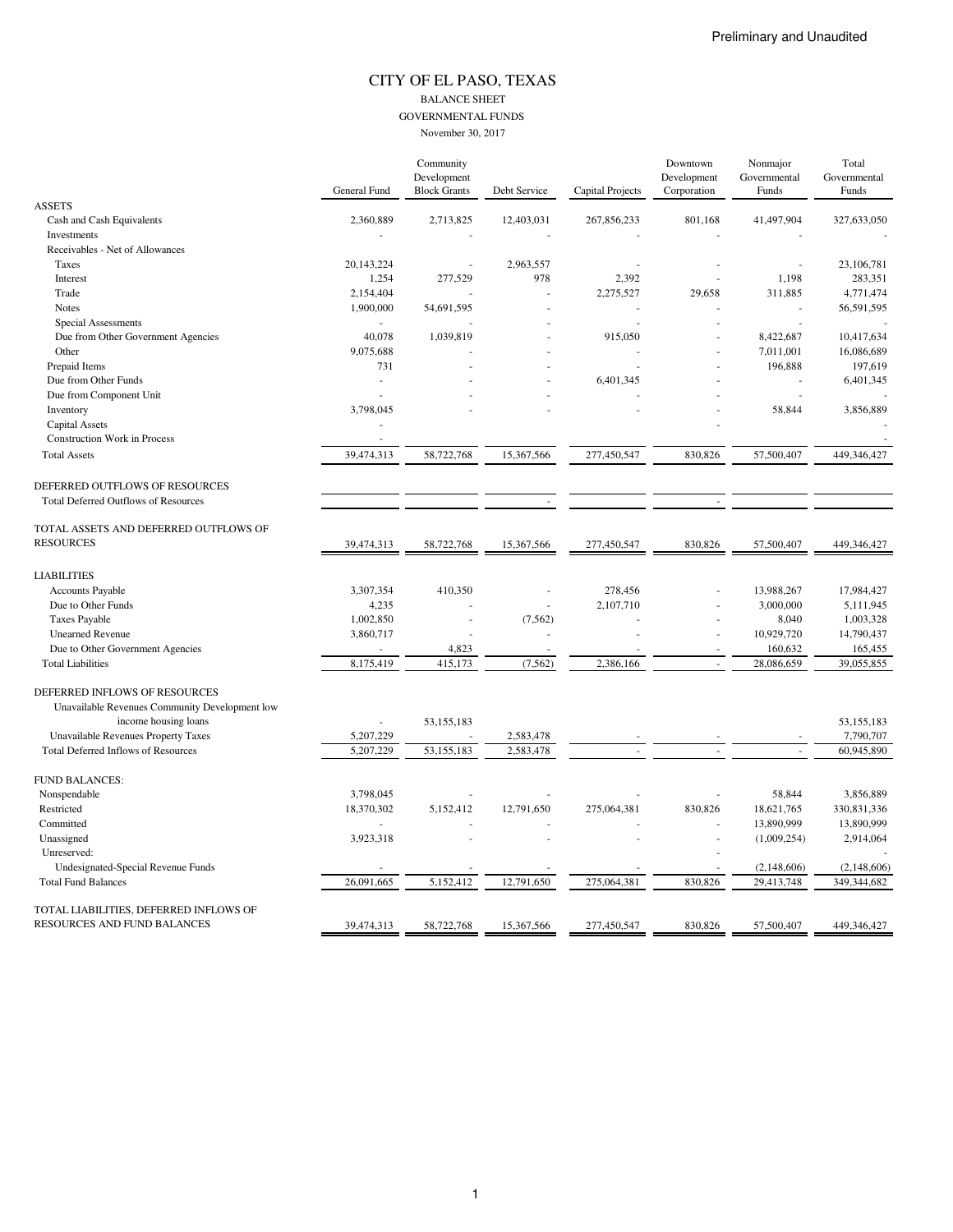STATEMENT OF REVENUES, EXPENDITURES AND CHANGES IN FUND BALANCES

GOVERNMENTAL FUNDS

|                                                  |                | Community           |                |                  | Downtown    | Nonmajor      | Total          |
|--------------------------------------------------|----------------|---------------------|----------------|------------------|-------------|---------------|----------------|
|                                                  |                | Development         |                |                  | Development | Governmental  | Governmental   |
|                                                  | General Fund   | <b>Block Grants</b> | Debt Service   | Capital Projects | Corporation | Funds         | Funds          |
| <b>REVENUES</b>                                  |                |                     |                |                  |             |               |                |
| <b>Property Taxes</b>                            | 9,599,754      |                     | 5,680,567      |                  |             | 989,506       | 16,269,827     |
| Penalties and Interest-Delinquent taxes          | 245,730        |                     | 129,034        |                  |             |               | 374,764        |
| Sales Taxes                                      | 21,725,012     |                     |                | 316,067          | 250,877     | 568,903       | 22,860,859     |
| <b>Franchise Fees</b>                            | 13,716,600     |                     |                |                  |             | 1,591,049     | 15,307,649     |
| <b>Charges for Services</b>                      | 7,774,272      | 473,210             | $\overline{2}$ | 255,134          | 9,700       | 4,059,101     | 12,571,419     |
| Fines and Forfeitures                            | 1,615,781      |                     |                |                  |             | 360,898       | 1,976,679      |
| Licenses and Permits                             | 3,526,962      |                     |                |                  |             |               | 3,526,962      |
| <b>Ticket Sales</b>                              |                |                     |                |                  | 9,558       |               | 9,558          |
| <b>Intergovernmental Revenues</b>                | (1,500)        | 713,987             |                | 1,005,287        |             | 3,169,979     | 4,887,753      |
| Interest                                         |                |                     | 2,238          |                  |             |               | 2,238          |
| Rents and Other                                  | 369,215        | 49,873              |                |                  |             | 179,094       | 598,182        |
| Net Decrease in the Fair Value of Investments    |                |                     |                |                  |             |               |                |
| <b>TOTAL REVENUES</b>                            | 58,571,826     | 1,237,070           | 5,811,841      | 1,576,488        | 270,135     | 10,918,530    | 78,385,890     |
| <b>EXPENDITURES</b>                              |                |                     |                |                  |             |               |                |
| Current:                                         |                |                     |                |                  |             |               |                |
| General Government                               | 5,909,842      | 7,935               |                | 14,924           |             | 116,777       | 6.049.478      |
| Public Safety                                    | 46,211,635     |                     |                |                  |             | 2,204,398     | 48,416,033     |
| Public Works                                     | 8,254,478      |                     |                | 1,320,377        |             | 1,407,094     | 10,981,949     |
| Public Health                                    | 1,158,088      |                     |                |                  |             | 2,666,401     | 3,824,489      |
| Parks Department                                 | 4,607,360      | 16,698              |                |                  |             | 292,684       | 4,916,742      |
| Library                                          | 1,679,404      |                     |                |                  |             | 47,240        | 1,726,644      |
| Non Departmental                                 | 5,590,072      |                     |                |                  |             | 478,596       | 6,068,668      |
| Culture and Recreation                           | 1,379,738      |                     |                | 282,575          |             | 2,569,355     | 4,231,668      |
| Economic Development                             | 1,896,260      |                     |                | (14, 148)        |             | 657,130       | 2,539,242      |
|                                                  | ä,             |                     |                |                  |             | 289,893       | 289,893        |
| <b>Environmental Code Compliance</b>             |                |                     |                |                  |             |               |                |
| Community and Human Development                  | 81,624         | 1,424,656           |                | 10,617           |             | 2,883         | 1,519,780      |
| Debt Service:                                    |                |                     |                |                  |             |               |                |
| Principal                                        | 3,254,865      |                     |                |                  |             |               | 3,254,865      |
| <b>Interest Expense</b>                          | 383,186        |                     |                |                  |             |               | 383,186        |
| <b>Fiscal Fees</b>                               |                |                     | 5,850          | 10,330           | 9,000       |               | 25,180         |
| Capital Outlay                                   |                | 325,171             |                | 7,227,434        |             | 99,504        | 7,652,109      |
| TOTAL EXPENDITURES                               | 80,406,552     | 1,774,460           | 5,850          | 8,852,109        | 9,000       | 10,831,955    | 101,879,926    |
| Excess(Deficiency) of revenues over expenditures | (21, 834, 726) | (537,390)           | 5,805,991      | (7, 275, 621)    | 261,135     | 86,575        | (23, 494, 036) |
| OTHER FINANCING SOURCES(USES):                   |                |                     |                |                  |             |               |                |
| Transfers In                                     | 4,251,702      |                     |                |                  | 11,098      | 1,085,598     | 5,348,398      |
| <b>Transfers Out</b>                             | (1, 171, 408)  | 22,762              |                |                  |             | (2,371,498)   | (3,520,144)    |
| Face Amount of Commercial Paper Issued           |                |                     |                |                  |             | (3,852,303)   | (3,852,303)    |
| Proceeds from Sale of Capital Assets             |                |                     |                |                  |             |               |                |
| Other Sources (Uses)                             | 25,662         |                     |                |                  |             | 3,852,303     | 3,877,965      |
| TOTAL OTHER FINANCING SOURCES(USES)              | 3,105,956      | 22,762              |                |                  | 11,098      | (1,285,900)   | 1,853,916      |
|                                                  |                |                     |                |                  |             |               |                |
| Net change in fund balances                      | (18, 728, 770) | (514, 628)          | 5,805,991      | (7,275,621)      | 272,233     | (1, 199, 325) | (21, 640, 120) |
| Increase in inventory                            |                |                     |                |                  |             |               |                |
| Fund balances - beginning of year                | 44,820,435     | 5,667,040           | 6,985,659      | 282,340,002      | 558,593     | 30,613,073    | 370,984,802    |
| Fund balances - end of period                    | 26,091,665     | 5,152,412           | 12,791,650     | 275,064,381      | 830,826     | 29,413,748    | 349,344,682    |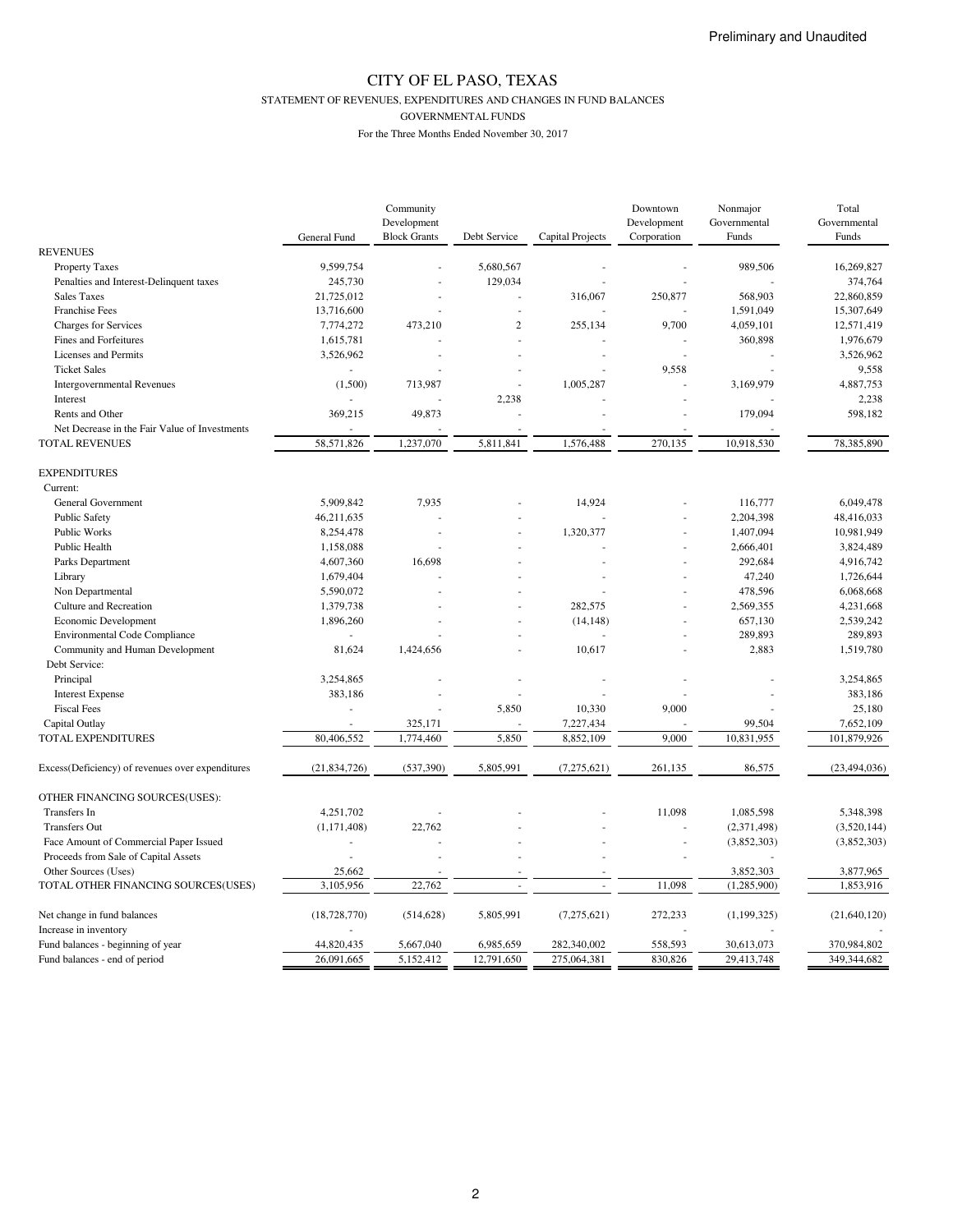### STATEMENT OF NET POSITION CITY OF EL PASO, TEXAS November 30, 2017 PROPRIETARY FUNDS

## Business-type Activities - Enterprise Funds

|                                                                                           | El Paso<br>International<br>Airport | Environmental<br>Services | Mass Transit              | International<br><b>Bridges</b> | Tax Office<br><b>Enterprise Fund</b> | Totals                    | Governmental<br>Activities - Internal<br>Service Funds |
|-------------------------------------------------------------------------------------------|-------------------------------------|---------------------------|---------------------------|---------------------------------|--------------------------------------|---------------------------|--------------------------------------------------------|
| <b>ASSETS</b>                                                                             |                                     |                           |                           |                                 |                                      |                           |                                                        |
| Current assets:                                                                           |                                     |                           |                           |                                 |                                      |                           |                                                        |
| Cash and Cash Equivalents                                                                 | 27,990,632                          | 21,853,781                | (29, 845, 728)            | 977,741                         | 319,409                              | 21,295,835                | 22,022,857                                             |
| Receivables - Net of Allowances:                                                          |                                     |                           |                           |                                 |                                      |                           |                                                        |
| Taxes                                                                                     |                                     |                           | 6,742,237                 |                                 |                                      | 6,742,237                 |                                                        |
| Interest                                                                                  | 1,030                               |                           |                           | 143                             |                                      | 1,173                     | 568                                                    |
| Trade                                                                                     | 954,503                             | 2,667,517                 | 2,694,535                 |                                 | 1,458,465                            | 7,775,020                 | 2,861                                                  |
| Due from Other Government Agencies                                                        | 3,608,390                           |                           | 2,448,993                 |                                 |                                      | 6,057,383                 |                                                        |
| Prepaid Items                                                                             | 321,456                             |                           | 383,277                   |                                 |                                      | 704,733                   | 1,071,505                                              |
| Due From Other Funds                                                                      |                                     |                           | 2,107,710                 |                                 |                                      | 2,107,710                 |                                                        |
| Inventory                                                                                 | 1,372,871                           | ٠                         | 4,465,644                 |                                 |                                      | 5,838,515                 | 500,001                                                |
| Total current assets                                                                      | 34,248,882                          | 24,521,298                | (11,003,332)              | 977,884                         | 1,777,874                            | 50,522,606                | 23,597,792                                             |
| Noncurrent assets:                                                                        |                                     |                           |                           |                                 |                                      |                           |                                                        |
| Restricted Cash and Cash Equivalents                                                      |                                     | 20,976,770                |                           | 4,760,709                       |                                      | 25,737,479                |                                                        |
| Capital Assets:<br>Land                                                                   |                                     |                           |                           |                                 |                                      |                           |                                                        |
|                                                                                           | 1,381,099<br>234,748,914            | 6,887,813<br>34,598,526   | 11,975,407<br>130,693,114 | 2,469,531<br>14,509,818         | 81,310                               | 22,713,850<br>414,631,682 |                                                        |
| Buildings, Improvements & Equipment, Net<br><b>Construction</b> in Progress               | 25,306,975                          | 7,898,640                 | 25,892,169                | 101,686                         |                                      | 59,199,470                | 343,440                                                |
| Total noncurrent assets                                                                   | 261,436,988                         | 70,361,749                | 168,560,690               | 21,841,744                      | 81,310                               | 522,282,481               | 343,440                                                |
| <b>TOTAL ASSETS</b>                                                                       | 295,685,870                         | 94,883,047                | 157,557,358               | 22,819,628                      | 1,859,184                            | 572,805,087               | 23,941,232                                             |
|                                                                                           |                                     |                           |                           |                                 |                                      |                           |                                                        |
| DEFERRED OUTFLOWS OF RESOURCES                                                            |                                     |                           |                           |                                 |                                      |                           |                                                        |
| Deferred Outflow of Resources - Pension Contributions                                     | 1,279,581                           | 1,918,920                 | 3,465,279                 | 237,747                         |                                      | 6,901,527                 | 555,036                                                |
| Deferred Outflow of Resources - Investments                                               | 1,457,117                           | 2,185,163                 | 3,946,071                 | 270,735                         |                                      | 7,859,086                 | 632,044                                                |
| Deferred Outflow of Resources - Pension Assumptions                                       | 1,609,731                           | 2,414,030                 | 4,359,371                 | 299,090                         |                                      | 8,682,222                 | 698,243                                                |
| Deferred Outflow of Resources - Econ/Demog Losses                                         | 90,889                              | 136,302                   | 246,139                   | 16,888                          |                                      | 490,218                   | 39,425                                                 |
| <b>Total Deferred Outflows of Resources</b>                                               | 4,437,318                           | 6,654,415                 | 12,016,860                | 824,460                         |                                      | 23.933.053                | 1,924,748                                              |
|                                                                                           |                                     |                           |                           |                                 |                                      |                           |                                                        |
| Total Assets & Deferred Outflows                                                          | 300,123,188                         | 101,537,462               | 169,574,218               | 23,644,088                      | 1,859,184                            | 596,738,140               | 25,865,980                                             |
| <b>LIABILITIES</b>                                                                        |                                     |                           |                           |                                 |                                      |                           |                                                        |
| Current liabilities:                                                                      |                                     |                           |                           |                                 |                                      |                           |                                                        |
| <b>Accounts Payable</b>                                                                   | 1,481,657                           | 248,817                   | 2,440,935                 | 51,370                          | 2,676                                | 4,225,455                 | (31, 855)                                              |
| Current Portion - Bonds, Notes and Capital                                                | 1,876,944                           | 1,511,033                 | 1,711,105                 | 1,259,907                       |                                      | 6,358,989                 |                                                        |
| Due to Other Funds                                                                        | 808,651                             | 1,402,894                 | 1,047,479                 | 253,352                         |                                      | 3,512,376                 |                                                        |
| <b>Taxes Payable</b>                                                                      | 45,404                              |                           | (5)                       | 16,220                          |                                      | 61,619                    |                                                        |
| Interest Payable on Bonds and Notes                                                       | 107,057                             | 37,451                    | 107,679                   | 9,918                           |                                      | 262,105                   |                                                        |
| <b>Unearned Revenue</b>                                                                   | 1,031,779                           | 563                       | 802                       | 5,000                           |                                      | 1,038,144                 |                                                        |
| Compensated Absences - Current                                                            | 2,005,358                           | 980,026                   | 1,448,501                 | 167,142                         |                                      | 4,601,027                 |                                                        |
| Landfill Closure Costs - Current                                                          |                                     | 992,875                   |                           |                                 |                                      | 992,875                   |                                                        |
| Total current liabilities                                                                 | 7,356,850                           | 5,173,659                 | 6,756,496                 | 1,762,909                       | 2,676                                | 21,052,590                | (31, 855)                                              |
| Noncurrent liabilities:                                                                   |                                     |                           |                           |                                 |                                      |                           |                                                        |
| Certificates of Obligation Bonds<br>Revenue Bonds                                         | 52,580,200                          | 18,286,799                | 53,784,480                | 3,659,998                       |                                      | 75,731,277<br>52,567,857  |                                                        |
| <b>Compensated Absences</b>                                                               | 565,614                             | (12, 343)<br>276,417      | 408,551                   | 47,142                          | 134,439                              | 1,432,163                 | 714,789                                                |
| <b>Landfill Closure Costs</b>                                                             |                                     | 19,858,409                |                           |                                 |                                      | 19,858,409                |                                                        |
| <b>Delta Transfer Station Closure Costs</b>                                               |                                     | 125,486                   |                           |                                 |                                      | 125,486                   |                                                        |
| Claims and Judgments                                                                      |                                     |                           | 364,687                   |                                 |                                      | 364,687                   | 16,033,064                                             |
| Net Pension Obligation                                                                    | 11,328,162                          | 16,988,260                | 30,678,217                | 2,104,790                       |                                      | 61,099,429                | 4,913,749                                              |
| Other Postemployment Benefits                                                             | 5,202,241                           | 6,901,078                 | 10,636,710                | 1,240,590                       |                                      | 23,980,619                | 2,123,809                                              |
| Total noncurrent liabilities                                                              | 69,676,217                          | 62,424,106                | 95,872,645                | 7,052,520                       | 134,439                              | 235,159,927               | 23,785,411                                             |
| <b>TOTAL LIABILITIES</b>                                                                  | 77,033,067                          | 67,597,765                | 102,629,141               | 8,815,429                       | 137,115                              | 256, 212, 517             | 23,753,556                                             |
|                                                                                           |                                     |                           |                           |                                 |                                      |                           |                                                        |
| DEFERRED INFLOWS OF RESOURCES                                                             |                                     |                           |                           |                                 |                                      |                           |                                                        |
| Deferred Inflow of Resources - Investment Earnings                                        |                                     |                           | 2,637,030                 |                                 |                                      | 5,251,968                 |                                                        |
| Deferred Inflow of Resources - Cange in Experience<br>Total Deferred Inflows of Resources | 973,743<br>973,743                  | 1,460,272<br>1,460,272    | 2,637,030                 | 180,923<br>180,923              |                                      | 5,251,968                 | 422,374<br>422.374                                     |
|                                                                                           |                                     |                           |                           |                                 |                                      |                           |                                                        |
| <b>NET POSITION</b>                                                                       |                                     |                           |                           |                                 |                                      |                           |                                                        |
| Net investment in capital assets                                                          | 208,749,731                         | 31,073,072                | 114,668,531               | 13,411,119                      |                                      | 367,902,453               | 75,882                                                 |
| Unrestricted                                                                              | 13,366,647                          | 1,406,353                 | (50, 360, 484)            | 1,236,617                       | 1,722,069                            | (32, 628, 798)            | 1,614,168                                              |
| TOTAL NET POSITION                                                                        | 222,116,378                         | 32,479,425                | 64,308,047                | 14,647,736                      | 1,722,069                            | 335,273,655               | 1,690,050                                              |
|                                                                                           |                                     |                           |                           |                                 |                                      |                           |                                                        |
| TOTAL LIABILITIES AND NET POSITION                                                        | 300,123,188                         | 101,537,462               | 169,574,218               | 23,644,088                      | 1,859,184                            | 596,738,140               | 25,865,980                                             |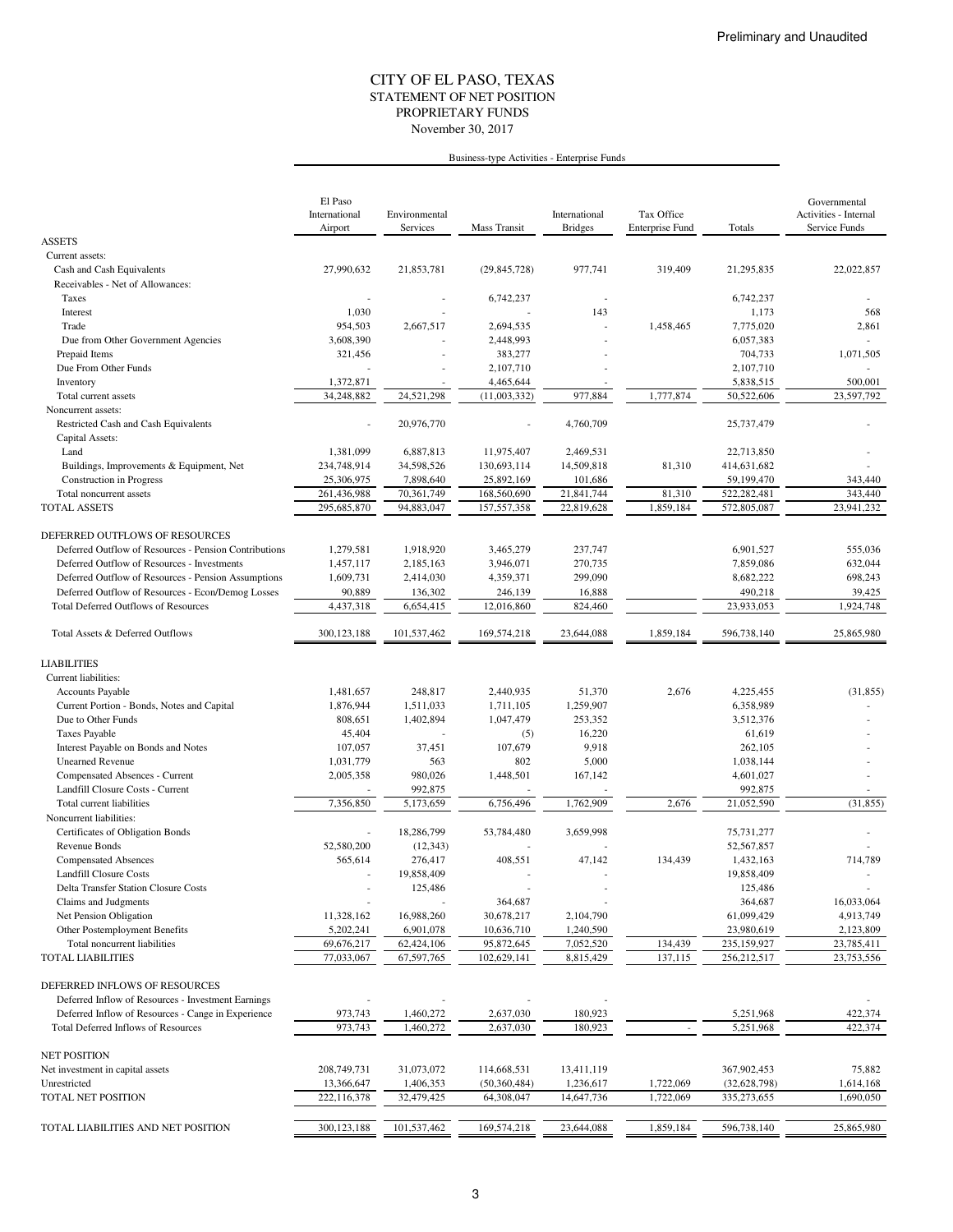#### CITY OF EL PASO, TEXAS STATEMENT OF REVENUES, EXPENSES AND CHANGES IN FUND NET POSITIONPROPRIETARY FUNDSFor the Three Months Ended November 30, 2017

|                                               | Business-type Activities - Enterprise Funds |                                     |                     |                           |                            |                          |                     |                                 |                            |                                  |               |                                                                  |
|-----------------------------------------------|---------------------------------------------|-------------------------------------|---------------------|---------------------------|----------------------------|--------------------------|---------------------|---------------------------------|----------------------------|----------------------------------|---------------|------------------------------------------------------------------|
|                                               | Operating<br>Budget                         | El Paso<br>International<br>Airport | Operating<br>Budget | Environmental<br>Services | Operating<br><b>Budget</b> | Mass Transit             | Operating<br>Budget | International<br><b>Bridges</b> | Operating<br><b>Budget</b> | Tax Office<br>Enterprise<br>Fund | Total         | Governmental<br>Activities -<br><b>Internal Service</b><br>Funds |
| <b>OPERATING REVENUES:</b>                    |                                             |                                     |                     |                           |                            |                          |                     |                                 |                            |                                  |               |                                                                  |
| <b>Intergovernmental Revenues</b>             |                                             | $\overline{\phantom{a}}$            |                     |                           |                            |                          |                     |                                 | 3,292,136                  | 1,458,464                        | 1,458,464     |                                                                  |
| Penalties and Interest-Delinquent taxes       |                                             |                                     |                     |                           |                            |                          |                     |                                 | 30,000                     | 126,969                          | 126,969       |                                                                  |
| Charges of Rentals and Fees                   | 37,758,177                                  | 8,594,401                           | 47,163,000          | 8,148,948                 | 227,121                    | 49,827                   | 91,782              |                                 |                            |                                  | 16,793,176    |                                                                  |
| Charges of Tolls                              |                                             |                                     |                     |                           |                            |                          | 23,341,918          | 6,030,954                       |                            |                                  | 6,030,954     |                                                                  |
| Charges of Fares and Fees                     | 378,172                                     | 138,267                             |                     | 101                       | 10,003,314                 | 2,309,077                |                     |                                 |                            |                                  | 2,447,445     |                                                                  |
| Sales to Departments                          |                                             |                                     | 94,726              | $\overline{\phantom{a}}$  |                            |                          |                     |                                 |                            |                                  |               | 4,557,891                                                        |
| <b>Premium Contributions</b>                  |                                             |                                     |                     |                           |                            | $\overline{a}$           |                     |                                 |                            |                                  |               | 14,662,663                                                       |
| <b>General Revenues</b>                       | 240,682                                     | 166,608                             | 145,000             | 39,382                    | 2,843,445                  | (26)                     | 831,777             | 396,704                         |                            |                                  | 602,668       | 164,892                                                          |
| <b>Total Operating Revenues</b>               | 38,377,031                                  | 8,899,276                           | 47,402,726          | 8,188,431                 | 13,073,880                 | 2,358,878                | 24, 265, 477        | 6,427,658                       | 3,322,136                  | 1,585,433                        | 27,459,676    | 19,385,446                                                       |
| <b>OPERATING EXPENSES:</b>                    |                                             |                                     |                     |                           |                            |                          |                     |                                 |                            |                                  |               |                                                                  |
| Personnel Services                            | 18,448,967                                  | 3,592,118                           | 18,937,513          | 3,797,983                 | 25,262,441                 | 7,095,468                | 3,462,062           | 618,949                         | 1,225,864                  | 197,034                          | 15,301,552    | 1,510,894                                                        |
| <b>Contractual Services</b>                   | 82,000                                      | 3,900                               | 10,000              | $\overline{\phantom{a}}$  |                            | $\overline{\phantom{a}}$ | 4,669,867           | 576,746                         |                            |                                  | 580,646       |                                                                  |
| <b>Professional Services</b>                  | 908,975                                     | 34,674                              | 97,000              | 1,296                     | 172,000                    | 10,332                   | 296,753             | 5,567                           | 469                        | 42                               | 51,911        | 280,702                                                          |
| <b>Outside Contracts</b>                      | 8,019,163                                   | 1,083,865                           | 2,450,200           | 286,013                   | 11,007,903                 | 3,162,955                | 1,766,376           | 263,199                         | 291,000                    | 6,925                            | 4,802,957     | 776,503                                                          |
| <b>Fuel and Lubricants</b>                    | 290,070                                     | 47,963                              | 2,540,500           | 618,773                   | 2,761,388                  | 690,708                  | 7,350               | 1,541                           | 500                        | 18                               | 1,359,003     | 1,332,101                                                        |
| Materials and Supplies                        | 1,110,239                                   | 266,033                             | 7,634,425           | 1,796,883                 | 366,350                    | 1,036,485                | 176,246             | 13,673                          | 172,548                    | 108,336                          | 3,221,410     | 1,053,780                                                        |
| Communications                                | 242,325                                     | 15,479                              | 365,362             | 27,003                    | 257,814                    | 27,235                   | 10,672              | 3,123                           | 12,102                     |                                  | 72,840        | 94                                                               |
| <b>Utilities</b>                              | 1,993,500                                   | 451,303                             | 135,500             | 21,480                    | 1,398,000                  | 265,153                  | 107,700             | 18.948                          |                            |                                  | 756,884       | 6,062                                                            |
| <b>Operating Leases</b>                       | 42,200                                      | 4,292                               | 50,000              | 8,055                     | 361,950                    | 123,890                  | 346,754             | 85,669                          | 137,300                    | 46,669                           | 268,575       | 2,104                                                            |
| <b>Travel and Entertainment</b>               | 191,775                                     | 104,618                             | 94,340              | 13,770                    | 40,000                     | 7,650                    | 16,000              | 2,994                           | 14,000                     | 1,051                            | 130,083       |                                                                  |
| <b>Benefits Provided</b>                      | 500                                         |                                     |                     |                           | 120,000                    | 6,898                    |                     |                                 |                            |                                  | 6,898         | 12,901,982                                                       |
| Maintenance and Repairs                       | 828,500                                     | 80,860                              | 502,650             | 38,655                    | 80,000                     | 218,973                  | 283,669             | 111,121                         |                            | 1,939                            | 451,548       | 387,394                                                          |
| Landfill and Transfer Station Utilization     |                                             |                                     | 3,180,000           | 610,000                   |                            |                          |                     |                                 |                            |                                  | 610,000       |                                                                  |
| <b>Other Operating Expenses</b>               | 3,169,262                                   | 595,597                             | 6,375,429           | 1,431,253                 | 10,038,407                 | 1,277,176                | 121,200             | 31,867                          | 489,889                    | 116,133                          | 3,452,026     | 8,039                                                            |
| Depreciation                                  |                                             | 3,981,101                           |                     | 2,260,415                 |                            | 2,590,936                |                     | 251,651                         |                            |                                  | 9,084,103     | 2,440                                                            |
| <b>Total Operating Expenses</b>               | 35, 327, 476                                | 10,261,803                          | 42,372,919          | 10,911,579                | 51,866,253                 | 16,513,859               | 11,264,649          | 1,985,048                       | 2,343,672                  | 478,147                          | 40,150,436    | 18,262,095                                                       |
| Operating Income (Loss)                       | 3,049,555                                   | (1,362,527)                         | 5,029,807           | (2,723,148)               | (38, 792, 373)             | (14, 154, 981)           | 13,000,828          | 4,442,610                       | 978,464                    | 1,107,286                        | (12,690,760)  | 1.123.351                                                        |
| NONOPERATING REVENUES (EXPENSES):             |                                             |                                     |                     |                           |                            |                          |                     |                                 |                            |                                  |               |                                                                  |
| <b>Interest Revenue</b>                       | 105,000                                     | 3,671                               |                     |                           |                            |                          |                     |                                 |                            |                                  | 3,671         |                                                                  |
| <b>Interest Expense</b>                       |                                             |                                     | (854, 354)          |                           | (2,456,437)                |                          | (226, 250)          |                                 |                            |                                  |               |                                                                  |
| Gain(Loss) on Sale of Equipment and Land      |                                             |                                     |                     | 1,488                     |                            |                          |                     |                                 |                            |                                  | 1,488         |                                                                  |
| Passenger Facility Charge                     |                                             | 982,155                             |                     |                           |                            |                          |                     |                                 |                            |                                  | 982,155       |                                                                  |
| <b>Customer Facility Charge</b>               | 3,500,000                                   | 882,126                             |                     |                           |                            |                          |                     |                                 |                            |                                  | 882,126       |                                                                  |
| Sales Tax                                     |                                             |                                     |                     |                           | 43,416,145                 | 10,433,453               |                     |                                 |                            |                                  | 10,433,453    |                                                                  |
| FTA Subsidy                                   |                                             |                                     |                     |                           |                            | 10,338,753               |                     |                                 |                            |                                  | 10,338,753    |                                                                  |
| <b>Total NonOperating Revenues (Expenses)</b> | 3,605,000                                   | 1,867,952                           | (854, 354)          | 1,488                     | 40,959,708                 | 20,772,206               | (226, 250)          |                                 |                            |                                  | 22,641,646    |                                                                  |
| Income (Loss) Before Capital Contributions    |                                             |                                     |                     |                           |                            |                          |                     |                                 |                            |                                  |               |                                                                  |
| and Transfers                                 | 6,654,555                                   | 505,425                             | 4,175,453           | (2,721,660)               | 2,167,335                  | 6,617,225                | 12,774,578          | 4,442,610                       | 978,464                    | 1,107,286                        | 9,950,886     | 1,123,351                                                        |
| <b>Capital Contributions</b>                  |                                             |                                     |                     | 67,752                    |                            | (5,798,913)              |                     |                                 |                            |                                  | (5,731,161)   |                                                                  |
| <b>Transfers Out</b>                          | (5,020,629)                                 |                                     | (5,573,366)         | 598,752                   | 2,500                      |                          | (11,803,369)        | (3,648,340)                     |                            |                                  | (3,049,588)   | 126,000                                                          |
| Change in net assets                          | 1.633.926                                   | 505,425                             | (1.397.913)         | (2,055,156)               | 2,169,835                  | 818,312                  | 971.209             | 794,270                         | 978,464                    | 1,107,286                        | 1,170,137     | 1,249,351                                                        |
| <b>Total Net Position-beginning</b>           |                                             | 221,610,953                         |                     | 34,534,581                |                            | 63,489,735               |                     | 13,853,466                      |                            | 614,783                          | 334, 103, 518 | 440,699                                                          |
| <b>Total Net Position-ending</b>              | 1,633,926                                   | 222,116,378                         | (1,397,913)         | 32,479,425                | 2,169,835                  | 64,308,047               | 971,209             | 14,647,736                      | 978,464                    | 1,722,069                        | 335,273,655   | 1.690.050                                                        |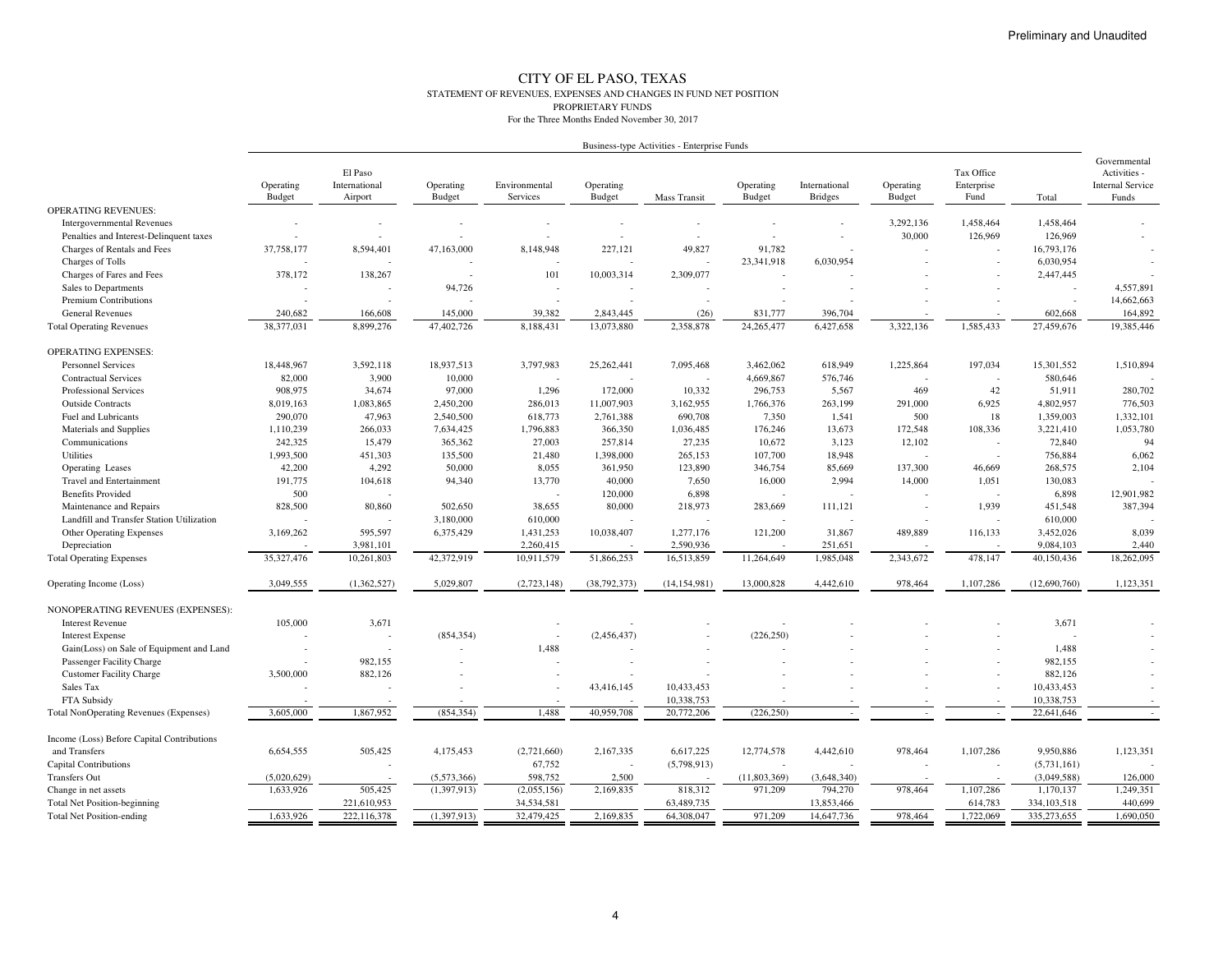## CITY OF EL PASO, TEXAS STATEMENT OF CASH FLOWS

PROPRIETARY FUNDS

|                                                                           |                                  |                           |                          | Business-type Activities - Enterprise Funds |                                      |                |                                                                  |
|---------------------------------------------------------------------------|----------------------------------|---------------------------|--------------------------|---------------------------------------------|--------------------------------------|----------------|------------------------------------------------------------------|
|                                                                           | El Paso International<br>Airport | Environmental<br>Services | <b>Mass Transit</b>      | International<br><b>Bridges</b>             | Tax Office<br><b>Enterprise Fund</b> | Totals         | Governmental<br>Activities -<br><b>Internal Service</b><br>Funds |
| <b>CASH FLOWS FROM OPERATING ACTIVITIES</b>                               |                                  |                           |                          |                                             |                                      |                |                                                                  |
| <b>Receipts from Customers</b>                                            | 14,957,451                       | 15,411,299                | (25, 411, 056)           | 6,443,878                                   | 127,563                              | 11,529,135     | 19,583,472                                                       |
| Payments to Suppliers                                                     | (5,643,847)                      | (7,713,948)               | (8,752,714)              | (1,512,118)                                 | (384, 623)                           | (24,007,250)   | (18, 357, 773)                                                   |
| Payments to Employees                                                     | (4,081,955)                      | (4,311,241)               | (8,049,075)              | (709, 015)                                  | (349, 856)                           | (17, 501, 142) | (1,810,261)                                                      |
| Net cash provided (used) by operating activities                          | 5,231,649                        | 3,386,110                 | (42, 212, 845)           | 4,222,745                                   | (606, 916)                           | (29, 979, 257) | (458, 562)                                                       |
|                                                                           |                                  |                           |                          |                                             |                                      |                |                                                                  |
| <b>CASH FLOWS FROM NONCAPITAL</b><br><b>FINANCING ACTIVITIES</b>          |                                  |                           |                          |                                             |                                      |                |                                                                  |
| <b>Transfers to Other Funds</b>                                           | $\overline{c}$                   | 598,752                   |                          |                                             |                                      |                |                                                                  |
| <b>Transfers from Other Funds</b>                                         |                                  |                           |                          | (3,648,340)                                 |                                      | (3,049,586)    |                                                                  |
| Sales Tax                                                                 |                                  | ÷,                        | 10,433,453               |                                             | L,                                   | 10,433,453     |                                                                  |
| FTA Subsidy                                                               |                                  |                           | 10,338,753               |                                             |                                      | 10,338,753     |                                                                  |
| Net cash provided (used) by noncapital financing                          |                                  |                           |                          |                                             |                                      |                |                                                                  |
| activities                                                                | $\mathbf{2}$                     | 598,752                   | 20,772,206               | (3,648,340)                                 |                                      | 17,722,620     |                                                                  |
| <b>CASH FLOWS FROM CAPITAL AND</b><br><b>RELATED FINANCING ACTIVITIES</b> |                                  |                           |                          |                                             |                                      |                |                                                                  |
| Proceeds from Disposals                                                   |                                  |                           |                          |                                             |                                      |                |                                                                  |
| Passenger Facility Charge                                                 | 982,155                          |                           |                          |                                             |                                      | 982,155        |                                                                  |
| <b>Customer Facility Charges</b>                                          | 882,126                          |                           |                          |                                             |                                      | 882,126        |                                                                  |
| Capital Contributions from Federal Government                             | ÷.                               | ÷.                        | (5,798,913)              | L,                                          | $\overline{a}$                       | (5,798,913)    |                                                                  |
| <b>Purchases of Capital Assets</b>                                        | (5,668,198)                      | (1,297,822)               | (2,614,482)              | (1, 835)                                    |                                      | (9,582,337)    | $\mathbf{1}$                                                     |
| Payment of Landfill Closure and Transfer Station costs                    |                                  |                           |                          |                                             | 134,439                              | 134,439        |                                                                  |
| Proceeds from Capital Debt                                                |                                  | ÷.                        |                          |                                             |                                      |                |                                                                  |
| Principal Paid on Capital Debt                                            |                                  | (1)                       |                          |                                             | 2,676                                | 2,675          |                                                                  |
| Interest Paid on Capital Debt                                             | (2)                              |                           |                          |                                             | ÷,                                   | (2)            |                                                                  |
| <b>Unamortized Bond Issue Expense</b>                                     |                                  |                           |                          |                                             |                                      |                |                                                                  |
| Proceeds from Sale of Capital Assets                                      | ٠                                |                           | 8,306                    | ٠                                           | $\overline{\phantom{a}}$             | 8,306          | $\sim$                                                           |
| Net cash provided (used) by capital and related                           |                                  |                           |                          |                                             |                                      |                |                                                                  |
| financing activities                                                      | (3,803,919)                      | (1, 297, 823)             | (8,405,089)              | (1, 835)                                    | 137,115                              | (13, 371, 551) | $\mathbf{1}$                                                     |
| <b>CASH FLOWS FROM INVESTING ACTIVITIES</b>                               |                                  |                           |                          |                                             |                                      |                |                                                                  |
| Proceeds from sales and maturities of investments                         |                                  |                           |                          |                                             |                                      |                |                                                                  |
| Purchases of Investments                                                  | 25,936,018                       | 36,918,743                |                          | 4,407,980                                   | 678,763                              | 67,941,504     | 16,824,610                                                       |
| Interest                                                                  | 3,671                            |                           | $\overline{\phantom{a}}$ |                                             |                                      | 3,671          |                                                                  |
| Net cash provided (used) by investing activities                          | 25,939,689                       | 36,918,743                |                          | 4,407,980                                   | 678,763                              | 67,945,175     | 16,824,610                                                       |
| Net increase (decrease) in cash and cash equivalents                      | 27,367,421                       | 39,605,782                | (29, 845, 728)           | 4,980,550                                   | 208,962                              | 42,316,987     | 16,366,049                                                       |
| Cash and Cash Equivalents - beginning of the year                         | 623,211                          | 3,224,769                 |                          | 757,900                                     | 110,447                              | 4,716,327      | 4,377,842                                                        |
| Cash and Cash Equivalents - end of the year                               | 27,990,632                       | 42,830,551                | (29, 845, 728)           | 5,738,450                                   | 319,409                              | 47,033,314     | 20,743,891                                                       |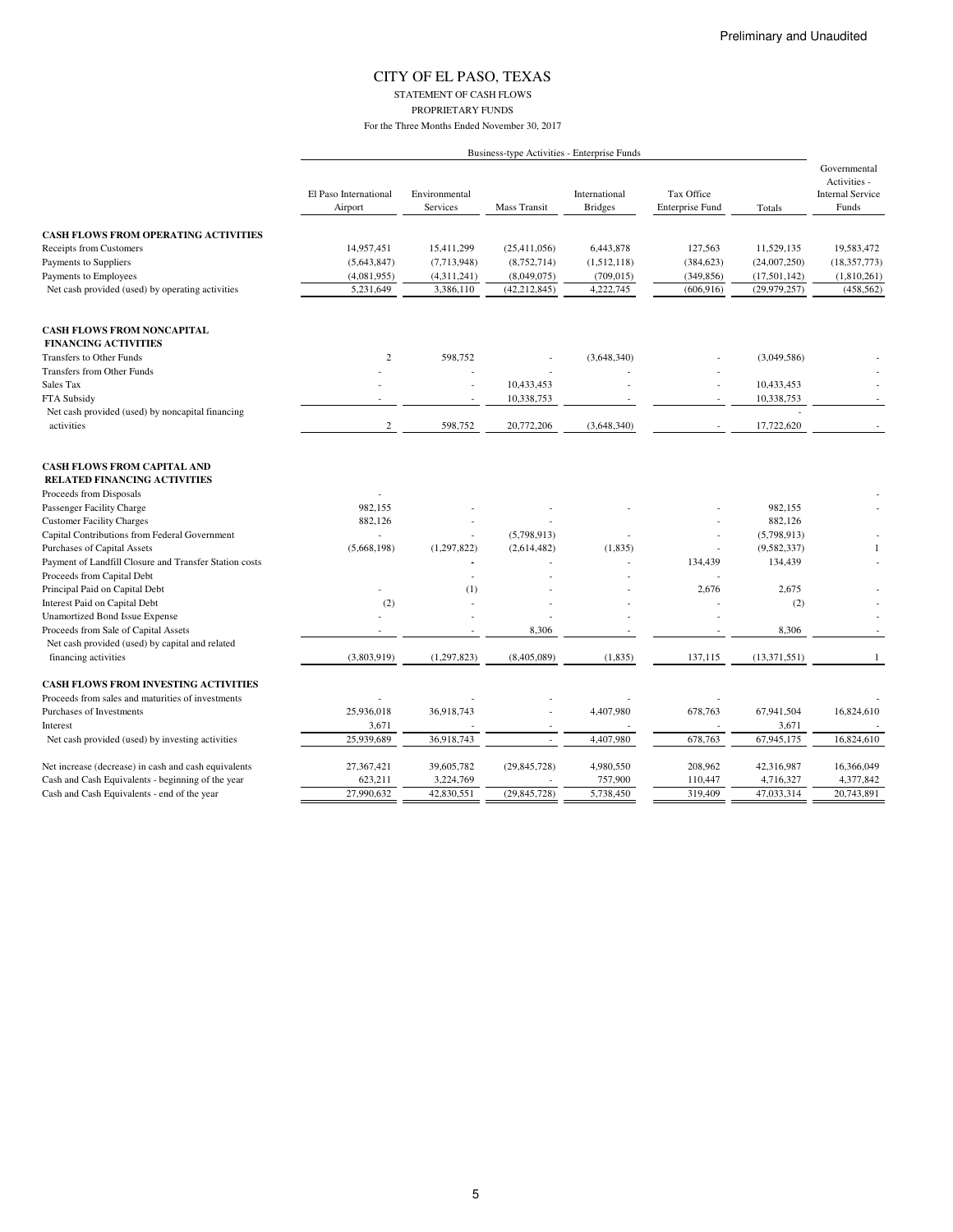STATEMENT OF CASH FLOWS

PROPRIETARY FUNDS

|                                                       |                                  | Business-type Activities - Enterprise Funds |                     |                                 |                               |                |                                                                  |  |  |
|-------------------------------------------------------|----------------------------------|---------------------------------------------|---------------------|---------------------------------|-------------------------------|----------------|------------------------------------------------------------------|--|--|
|                                                       | El Paso International<br>Airport | Environmental<br>Services                   | <b>Mass Transit</b> | International<br><b>Bridges</b> | Tax Office<br>Enterprise Fund | Totals         | Governmental<br>Activities -<br><b>Internal Service</b><br>Funds |  |  |
| RECONCILIATION OF OPERATING INCOME (LOSS) TO NET CASH |                                  |                                             |                     |                                 |                               |                |                                                                  |  |  |
| PROVIDED (USED) BY OPERATING ACTIVITIES:              |                                  |                                             |                     |                                 |                               |                |                                                                  |  |  |
| Operating Income (Loss)                               | (1,362,527)                      | (2,723,148)                                 | (14, 154, 981)      | 4,442,610                       | 1,107,286                     | (12,690,760)   | 1,123,351                                                        |  |  |
| Adjustments to Reconcile Operating Income to Net Cash |                                  |                                             |                     |                                 |                               |                |                                                                  |  |  |
| Provided (Used) by Operating Activities:              |                                  |                                             |                     |                                 |                               |                |                                                                  |  |  |
| Landfill and Transfer Station Utilization             |                                  |                                             |                     |                                 |                               |                |                                                                  |  |  |
| Depreciation Expense                                  | 3,981,101                        | 2,260,415                                   | 2,590,936           | 251,651                         |                               | 9,084,103      | 2,440                                                            |  |  |
| <b>Compensated Absences</b>                           |                                  |                                             |                     |                                 | (134, 440)                    | (134, 439)     |                                                                  |  |  |
| Other Post Employment Benefits                        |                                  | (1)                                         |                     |                                 |                               |                |                                                                  |  |  |
| Net Pension Obligation                                | (1)                              |                                             |                     |                                 |                               | (1)            |                                                                  |  |  |
| Change in Assets and Liabilities:                     |                                  |                                             |                     |                                 |                               |                |                                                                  |  |  |
| Receivables, Net                                      | 7,030,179                        | 469,619                                     | 14,752,586          |                                 | (1,457,870)                   | 20,794,514     | 198,026                                                          |  |  |
| Inventories                                           |                                  |                                             | (324, 637)          |                                 |                               | (324, 637)     | (113, 168)                                                       |  |  |
| <b>Other Assets</b>                                   | 36,722                           |                                             |                     |                                 |                               | 36,722         | (500,001)                                                        |  |  |
| Accounts and other payables                           | (2,999,084)                      | 3,892,482                                   | (44, 123, 180)      | (381, 450)                      | (103,510)                     | (43, 714, 742) | (869, 843)                                                       |  |  |
| <b>Accrued Expenses</b>                               | (1,454,741)                      | (513, 258)                                  | (953, 569)          | (90,067)                        | (18, 382)                     | (3,030,017)    | (299, 367)                                                       |  |  |
| Net cash provided (used) by operating activities      | 5,231,649                        | 3,386,110                                   | (42, 212, 845)      | 4,222,745                       | (606, 916)                    | (29, 979, 257) | (458, 562)                                                       |  |  |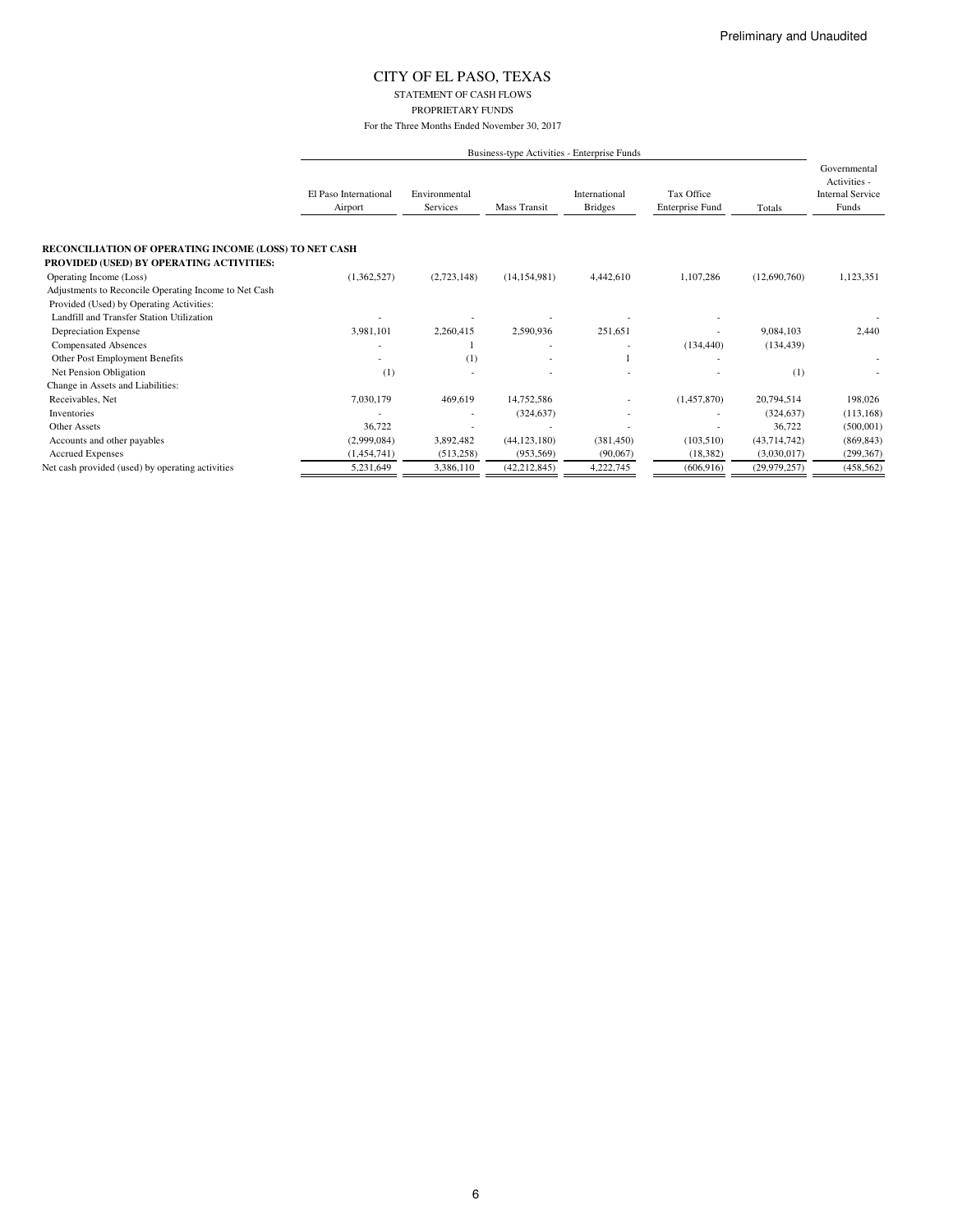## CITY OF EL PASO, TEXAS STATEMENT OF FIDUCIARY NET POSITION FIDUCIARY FUNDS November 30, 2017

|                                                        |                            | Private-Purpose |                     |
|--------------------------------------------------------|----------------------------|-----------------|---------------------|
|                                                        | <b>Pension Trust Funds</b> | <b>Trusts</b>   | <b>Agency Funds</b> |
| <b>ASSETS</b>                                          |                            |                 |                     |
| Cash and Cash Equivalents                              | 20,884,120                 | 4,162,820       | 283, 383, 583       |
| Investments:                                           |                            |                 |                     |
| Commingled Funds                                       | 53,833,171                 |                 |                     |
| High-yield Bond Obligations                            | 47,826,591                 |                 |                     |
| <b>Mutual Funds</b>                                    | 21,254,906                 |                 |                     |
| Corporate Stocks                                       | 102,495,709                |                 |                     |
| <b>Bank Collective Investment Funds</b>                | 186,488,037                |                 |                     |
| Foreign Exchange Contract                              |                            |                 |                     |
| Private Equities                                       | 115,512,002                |                 |                     |
| Investment in Real Estate Funds                        | 142,368,654                |                 |                     |
| <b>Fixed Income Securities</b>                         | 459,583,003                |                 |                     |
| <b>Domestic Equities</b>                               | 429,373,652                |                 |                     |
| <b>International Equities</b>                          | 365,590,763                |                 |                     |
| Invested securities lending collateral                 | 100,302,725                |                 |                     |
| Receivables - Net of Allowances                        |                            |                 |                     |
| Trade                                                  |                            |                 | 5,591               |
| <b>Commission Credits Receivable</b>                   | 135,603                    |                 |                     |
| Due from Brokers For Securities Sold                   | 279,023                    |                 |                     |
| <b>Employer Contributions</b>                          | 1,006,779                  |                 |                     |
| <b>Employee Contributions</b>                          | 698,104                    |                 |                     |
| Interest                                               | 843,024                    |                 |                     |
| Other                                                  | 171                        |                 |                     |
| Taxes                                                  | L.                         |                 | 67,023,324          |
| Prepaid Items                                          | 22,895                     |                 |                     |
| Due from Other Funds                                   |                            |                 | 288,920             |
| Capital Assets:                                        |                            |                 |                     |
| Buildings, Improvements & Equipment, Net               | 2,703,656                  |                 |                     |
| <b>Total Assets</b>                                    | 2,051,202,588              | 4,162,820       | 350,701,418         |
| <b>LIABILITIES</b>                                     |                            |                 |                     |
| <b>Accounts Payable</b>                                | 102,955,876                | 3               | 333,623             |
| <b>Accrued Payroll</b>                                 | 2,344,354                  |                 |                     |
| Prepaid Property Taxes                                 |                            |                 | 6,035,042           |
| Deferred Revenue - Commission Credits                  | 135,603                    |                 |                     |
| Due to Other Government Agencies                       |                            |                 | 274,892,445         |
| Property Taxes Subject to Refund-Other Taxing Entities |                            |                 | 2,749,675           |
| Uncollected Property Taxes-Other Taxing Entities       |                            |                 | 66,690,633          |
| <b>Total liabilities</b>                               | 105,435,833                | 3               | 350,701,418         |
| <b>NET POSITION:</b>                                   |                            |                 |                     |
| Held in Trust for Pension Benefits and Other Purposes  | 1,945,766,755              | 4,162,817       |                     |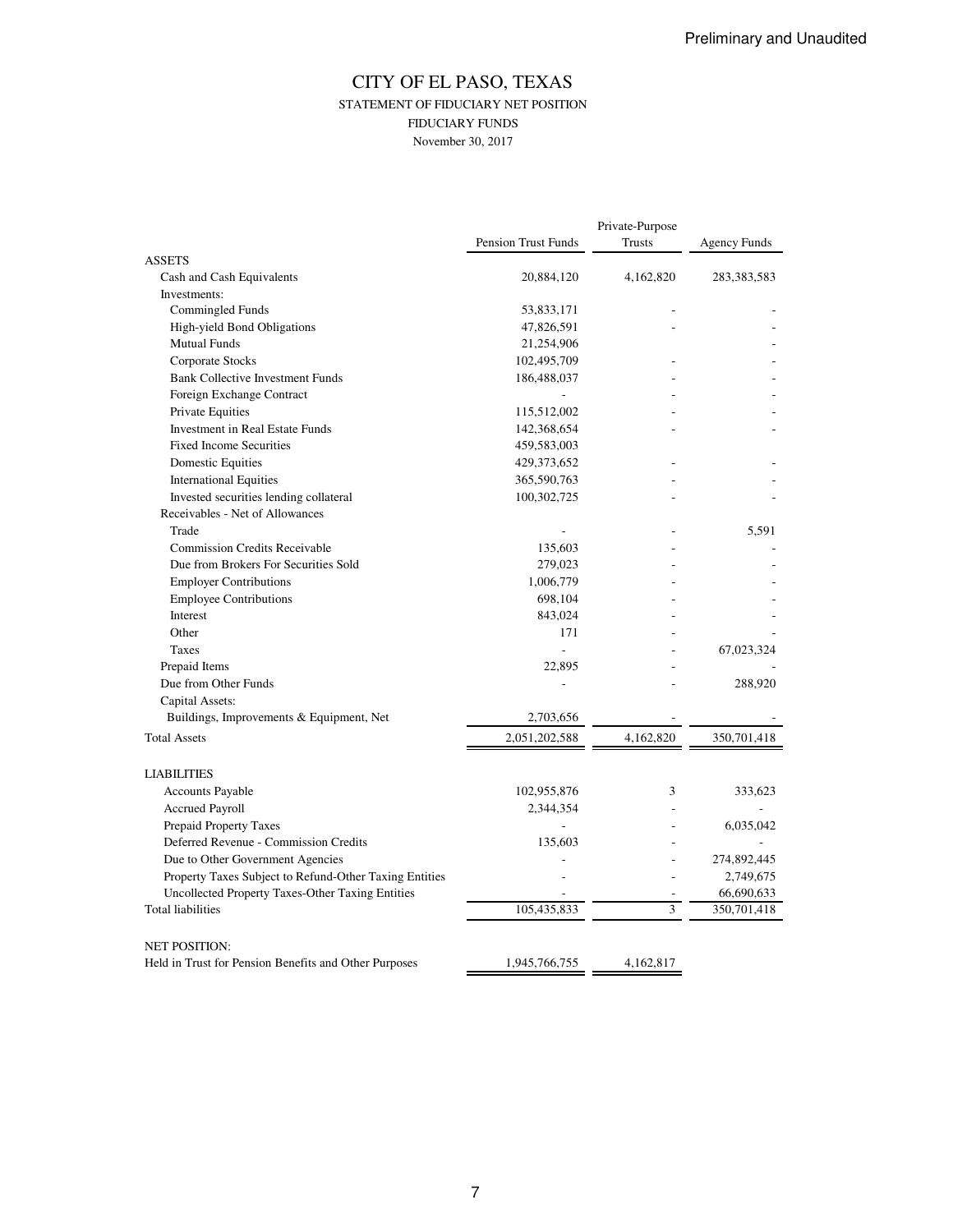## CITY OF EL PASO, TEXAS STATEMENT OF CHANGES IN FIDUCIARY NET POSITION FIDUCIARY FUNDS For the Three Months Ended November 30, 2017

|                                               | Pension Trust  | Private-              |
|-----------------------------------------------|----------------|-----------------------|
|                                               | Funds          | <b>Purpose Trusts</b> |
| <b>ADDITIONS:</b>                             |                |                       |
| Contributions:                                |                |                       |
| Employer                                      | 48,562,872     |                       |
| Employee                                      | 35,133,362     |                       |
| Total contributions                           | 83,696,234     |                       |
| Rental vehicle sales tax                      |                | 378,286               |
| Miscellaneous                                 |                | 27,258                |
| Investment income:                            |                |                       |
| Net depreciation if fair value of investments | (35,772,291)   |                       |
| <b>Interest</b>                               | 14,622,724     |                       |
| <b>Dividends</b>                              | 14,279,925     |                       |
| Securities lending income                     | 461,478        |                       |
| Investment advisor fees                       | (8,275,594)    |                       |
| Net investment income                         | (14, 745, 168) |                       |
| Total additions                               | 68,976,090     | 405,544               |
| <b>DEDUCTIONS:</b>                            |                |                       |
| Benefits paid to participants                 | 117,855,995    |                       |
| Refunds                                       | 5,893,687      |                       |
| Administrative expenses                       | 3,041,280      |                       |
| Depreciation and amortization expense         | 172,814        |                       |
| Expended for other purposes                   |                | 34,823                |
| <b>Total deductions</b>                       | 126,963,776    | 34,823                |
| Change in net assets                          | (57, 987, 686) | 370,721               |
| Net position - beginning of the year          | 2,003,754,441  | 3,792,096             |
| Net position - end of the year                | 1,945,766,755  | 4,162,817             |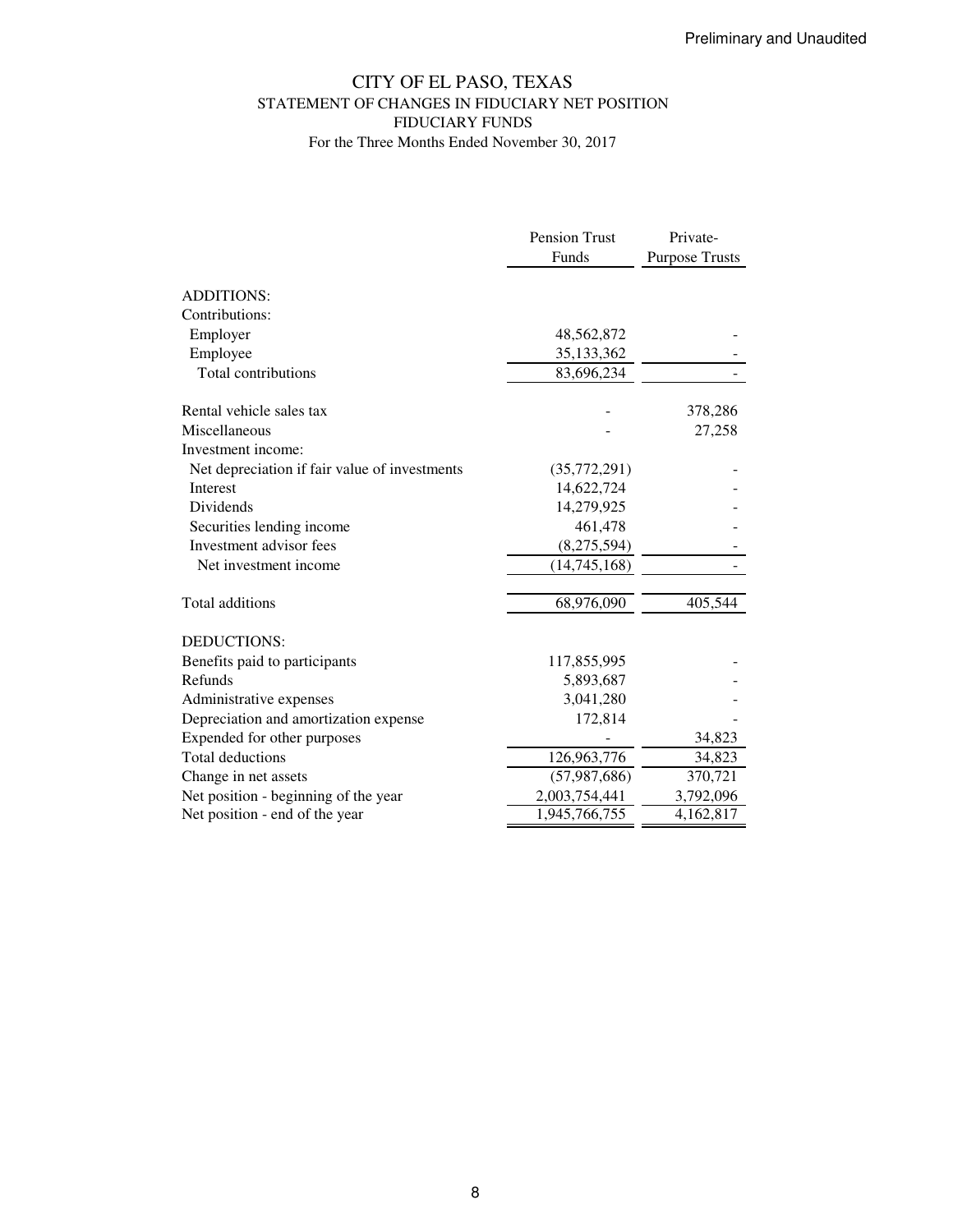#### REQUIRED SUPPLEMENTARY INFORMATION

SCHEDULE OF REVENUES, EXPENDITURES AND CHANGES IN FUND BALANCE - BUDGET AND ACTUAL

GENERAL FUND

For the Three Months Ended November 30, 2017

|                                          | <b>Budgeted Amounts</b> |             |                       |                               |             |
|------------------------------------------|-------------------------|-------------|-----------------------|-------------------------------|-------------|
|                                          |                         |             |                       | Variance with<br>Final Budget |             |
|                                          | Original                | Final       | <b>Actual Amounts</b> | Positive<br>(Negative)        | % of Budget |
| Resources (inflows):                     |                         |             |                       |                               |             |
| Property taxes                           | 174,534,222             | 174,534,222 | 9,599,754             | (164, 934, 468)               | 5.50%       |
| Penalties and Interest-Delinquent taxes  |                         |             | 245,730               | 245,730                       |             |
| Sales taxes                              | 89,473,202              | 89,473,202  | 21,725,012            | (67,748,190)                  | 24.28%      |
| Franchise fees                           | 55,660,606              | 55,660,606  | 13,716,600            | (41, 944, 006)                | 24.64%      |
| Licenses and permits                     | 12,557,130              | 12,557,130  | 3,526,962             | (9,030,168)                   | 28.09%      |
| Fines and forfeitures                    | 9,157,749               | 9,157,749   | 1,615,781             | (7,541,968)                   | 17.64%      |
| Charges for services                     | 36,426,548              | 36,426,548  | 7,774,272             | (28,652,276)                  | 21.34%      |
| Intergovernmental revenues               | 446,988                 | 446,988     | (1,500)               | (448, 488)                    | $-0.34%$    |
| <b>County Participation</b>              | 537,341                 | 537,341     |                       | (537, 341)                    |             |
| Rents and other                          | 2,294,025               | 2,294,025   | 369,215               | (1,924,810)                   | 16.09%      |
| Interest                                 | 200,000                 | 200,000     |                       | (200,000)                     |             |
| Transfers In                             | 14,966,933              | 14,966,933  | 4,251,702             | (10,715,231)                  | 28.41%      |
| Amounts available for appropriation from |                         |             |                       |                               |             |
| current year resources                   | 396,254,744             | 396,254,744 | 62,849,190            | (333, 405, 554)               | 15.86%      |
| Charges to appropriations (outflows):    |                         |             |                       |                               |             |
| General Government:                      |                         |             |                       |                               |             |
| Mayor and Council                        | 1,313,020               | 1,313,035   | 239,286               | 1,073,749                     | 18.22%      |
| City Manager                             | 1,326,513               | 1,326,513   | 270,730               | 1,055,783                     | 20.41%      |
| Office of Management and Budget          | 1,001,431               | 1,001,430   | 156,515               | 844,915                       | 15.63%      |
| <b>Internal Audit</b>                    | 703,781                 | 703,782     | 135,068               | 568,714                       | 19.19%      |
| Public Information                       | 298,393                 | 298,395     | 65,253                | 233,142                       | 21.87%      |
| Municipal Clerk                          | 1,976,505               | 1,985,457   | 362,823               | 1,622,634                     | 18.27%      |
| <b>Financial Services</b>                | 4,327,938               | 4,327,939   | 751,934               | 3,576,005                     | 17.37%      |
| <b>Information Technology</b>            | 7,759,189               | 7,372,965   | 3,422,289             | 3,950,676                     | 46.42%      |
| City Records                             |                         |             |                       |                               |             |
| City Attorney                            | 4,022,805               | 4,022,806   | 872,047               | 3,150,759                     | 21.68%      |
| Human Resources                          | 1,153,991               | 1,557,922   | 296,764               | 1,261,158                     | 19.05%      |
| Public Safety and Community Services:    |                         |             |                       |                               |             |
| Police Department                        | 128,855,938             | 128,851,803 | 25,691,779            | 103,160,024                   | 19.94%      |
| Fire Department                          | 104,579,216             | 104,551,550 | 20,946,235            | 83,605,315                    | 20.03%      |
| Municipal Court                          | 3,170,310               | 3,164,956   | 619,844               | 2,545,112                     | 19.58%      |
| Public Health                            | 6,375,569               | 6,375,071   | 1,158,088             | 5,216,983                     | 18.17%      |
| Library                                  | 9,432,466               | 9,432,471   | 1,679,404             | 7,753,067                     | 17.80%      |
| Parks Department                         | 25,158,750              | 25,143,333  | 4,607,360             | 20,535,973                    | 18.32%      |
| <b>Transportation and Public Works:</b>  |                         |             |                       |                               |             |
| <b>Facilities Maintenance</b>            | 23,015,051              | 23,015,050  | 4,854,634             | 18,160,416                    | 21.09%      |
| Engineering                              | 5,902,560               | 5,897,555   | 1,099,461             | 4,798,094                     | 18.64%      |
| <b>Street Department</b>                 | 14,287,572              | 14,287,574  | 3,262,281             | 11,025,293                    | 22.83%      |
| Development and Tourism:                 |                         |             |                       |                               |             |
| City Development:                        |                         |             |                       |                               |             |
| <b>Business Center</b>                   | 5,776,915               | 5,776,914   | 1,086,881             | 4,690,033                     | 18.81%      |
| Building Permits Inspection-Commercial   | 1,069,572               | 1,069,572   | 220,677               | 848,895                       | 20.63%      |
| Economic Development Administration      |                         |             |                       |                               |             |
| Economic Development                     | 1,883,026               | 1,883,027   | 394,047               | 1,488,980                     | 20.93%      |
| Community and human development          | 493,232                 | 489,733     | 81,624                | 408,109                       | 16.67%      |
| Culture and recreation:                  |                         |             |                       |                               |             |
| Art Museum                               | 1,110,752               | 1,110,752   | 183,662               | 927,090                       | 16.53%      |
| <b>History Museum</b>                    | 659,295                 | 659,295     | 125,178               | 534,117                       | 18.99%      |
| Archeology Museum                        | 259,132                 | 259,132     | 54,124                | 205,008                       | 20.89%      |
| <b>Cultural Affairs</b>                  | 425,977                 | 425,979     | 73,578                | 352,401                       | 17.27%      |
| Zoo                                      | 4,843,735               | 4,843,738   | 943,196               | 3,900,542                     | 19.47%      |
| Nondepartmental:                         |                         |             |                       |                               |             |
| Non Departmental                         | 34,551,089              | 34,496,977  | 7,923,198             | 26,573,779                    | 22.97%      |
| Total charges to appropriations          | 395,733,723             | 395,644,726 | 81,577,960            | 314,066,766                   | 20.62%      |
| Increase (Decrease) in fund balance:     | 521,020                 | 610,018     | (18, 728, 770)        | (19, 338, 788)                |             |
| Fund balance, Beginning                  | 44,820,435              | 44,820,435  | 44,820,435            |                               |             |
| Fund balance, Ending                     | 45, 341, 455            | 45,430,453  | 26,091,665            | (19, 338, 788)                |             |

This budget and this schedule are prepared on a basis consistent with accounting principles generally accepted in the United States.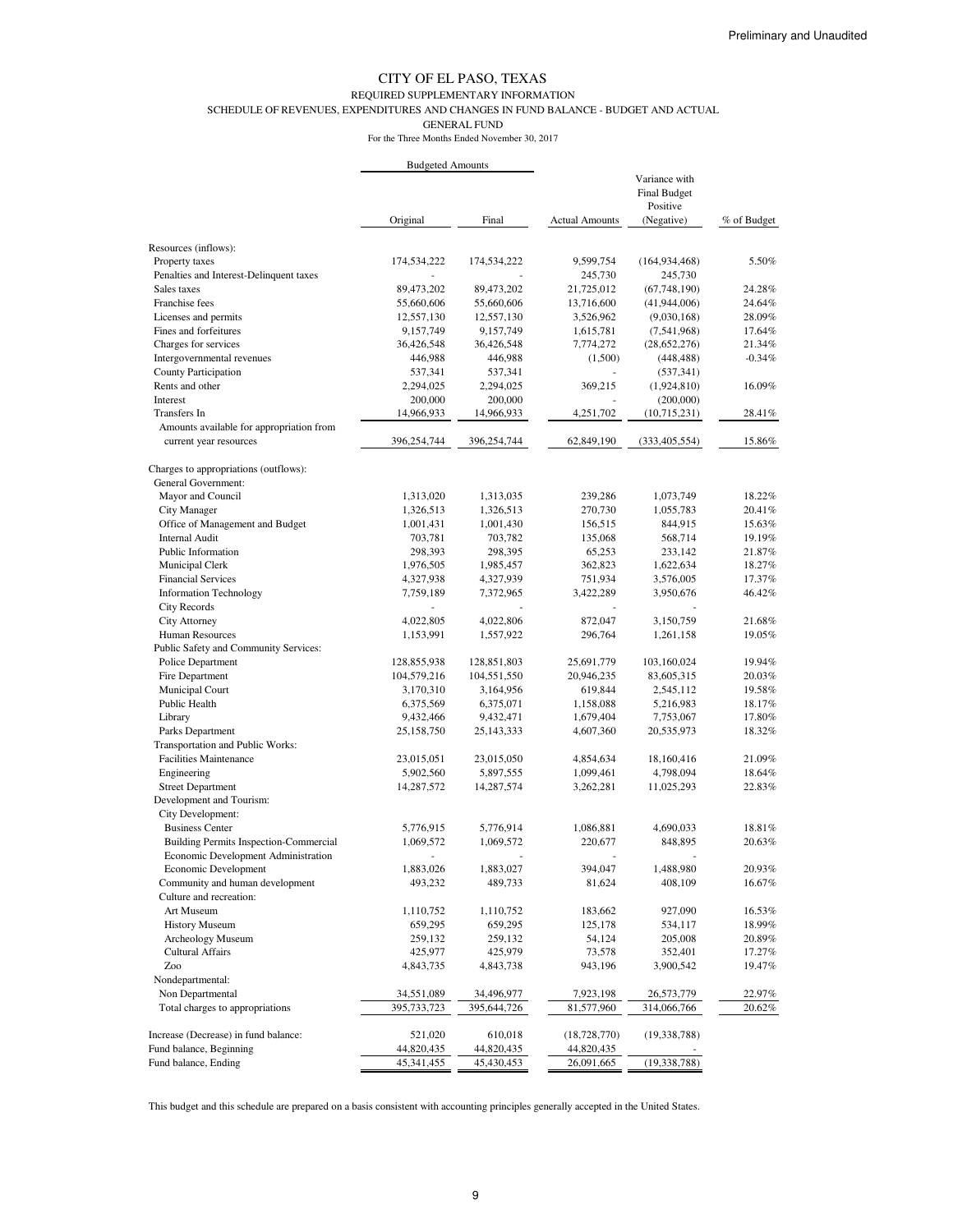## CITY OF EL PASO, TEXAS COMBINING BALANCE SHEET NONMAJOR GOVERNMENTAL FUNDS November 30, 2017

|                                                                                                                                                                  | Special Revenue Funds     |                                       |                        |                                              |                                               |                                                            |  |
|------------------------------------------------------------------------------------------------------------------------------------------------------------------|---------------------------|---------------------------------------|------------------------|----------------------------------------------|-----------------------------------------------|------------------------------------------------------------|--|
|                                                                                                                                                                  | Federal<br>Grants         | <b>State Grants</b>                   | Other<br>Grants        | Public Health                                | Nongrants                                     | Total                                                      |  |
| <b>ASSETS</b>                                                                                                                                                    |                           |                                       |                        |                                              |                                               |                                                            |  |
| Cash and Cash Equivalents                                                                                                                                        | (1,812,363)               | (410,903)                             | (44, 172)              | 7,584,815                                    | 36,180,527                                    | 41,497,904                                                 |  |
| Receivables - Net of Allowances                                                                                                                                  |                           |                                       |                        |                                              |                                               |                                                            |  |
| Interest                                                                                                                                                         | 3                         |                                       |                        | 1,079                                        | 116                                           | 1,198                                                      |  |
| Trade                                                                                                                                                            |                           | 6.895                                 |                        | 7,912                                        | 297,078                                       | 311,885                                                    |  |
| Due From Other Government Agencies                                                                                                                               | 165,690                   | 223,865                               | 7,011,001              | 1,022,131                                    | $\blacksquare$                                | 8,422,687                                                  |  |
| Other                                                                                                                                                            |                           |                                       |                        | 2,005                                        | 7,008,996                                     | 7,011,001                                                  |  |
| Inventory                                                                                                                                                        |                           |                                       |                        |                                              | 58,844                                        | 58,844                                                     |  |
| <b>Total Assets</b>                                                                                                                                              | (1,646,670)               | (180, 143)                            | 6,966,829              | 8,617,942                                    | 43,742,449                                    | 57,500,407                                                 |  |
| <b>LIABILITIES</b><br><b>Accounts Payable</b><br><b>Taxes Payable</b><br><b>Unearned Revenue</b><br>Due To Other Government Agencies<br><b>Total Liabilities</b> | 18,872<br>9,750<br>28,622 | 9,592<br>230,015<br>53,564<br>293,171 | 7,038,542<br>7,038,542 | 129,206<br>8,381,668<br>107,068<br>8,617,942 | 6,792,055<br>8,040<br>2,308,287<br>12,108,382 | 13,988,267<br>8,040<br>10,929,720<br>160,632<br>28,086,659 |  |
|                                                                                                                                                                  |                           |                                       |                        |                                              |                                               |                                                            |  |
| <b>FUND BALANCES:</b>                                                                                                                                            |                           |                                       |                        |                                              |                                               |                                                            |  |
| Nonspendable<br>Restricted                                                                                                                                       |                           |                                       |                        |                                              | 58,844                                        | 58,844                                                     |  |
| Committed                                                                                                                                                        |                           |                                       | (71, 712)              |                                              | 18,693,477<br>13,890,999                      | 18,621,765                                                 |  |
| Unassigned                                                                                                                                                       |                           |                                       |                        |                                              | (1,009,254)                                   | 13,890,999<br>(1,009,254)                                  |  |
|                                                                                                                                                                  |                           |                                       |                        |                                              |                                               |                                                            |  |
| Undesignated                                                                                                                                                     | (1,675,292)               | (473, 314)                            | (1)                    |                                              |                                               | (2,148,606)                                                |  |
| TOTAL FUND BALANCES                                                                                                                                              | (1,675,292)               | (473, 314)                            | (71, 713)              |                                              | 31,634,067                                    | 29,413,748                                                 |  |
| TOTAL LIABILITIES, AND FUND                                                                                                                                      |                           |                                       |                        |                                              |                                               |                                                            |  |
| <b>BALANCES</b>                                                                                                                                                  | (1,646,670)               | (180, 143)                            | 6,966,829              | 8,617,942                                    | 43,742,449                                    | 57,500,407                                                 |  |

- 100 minutes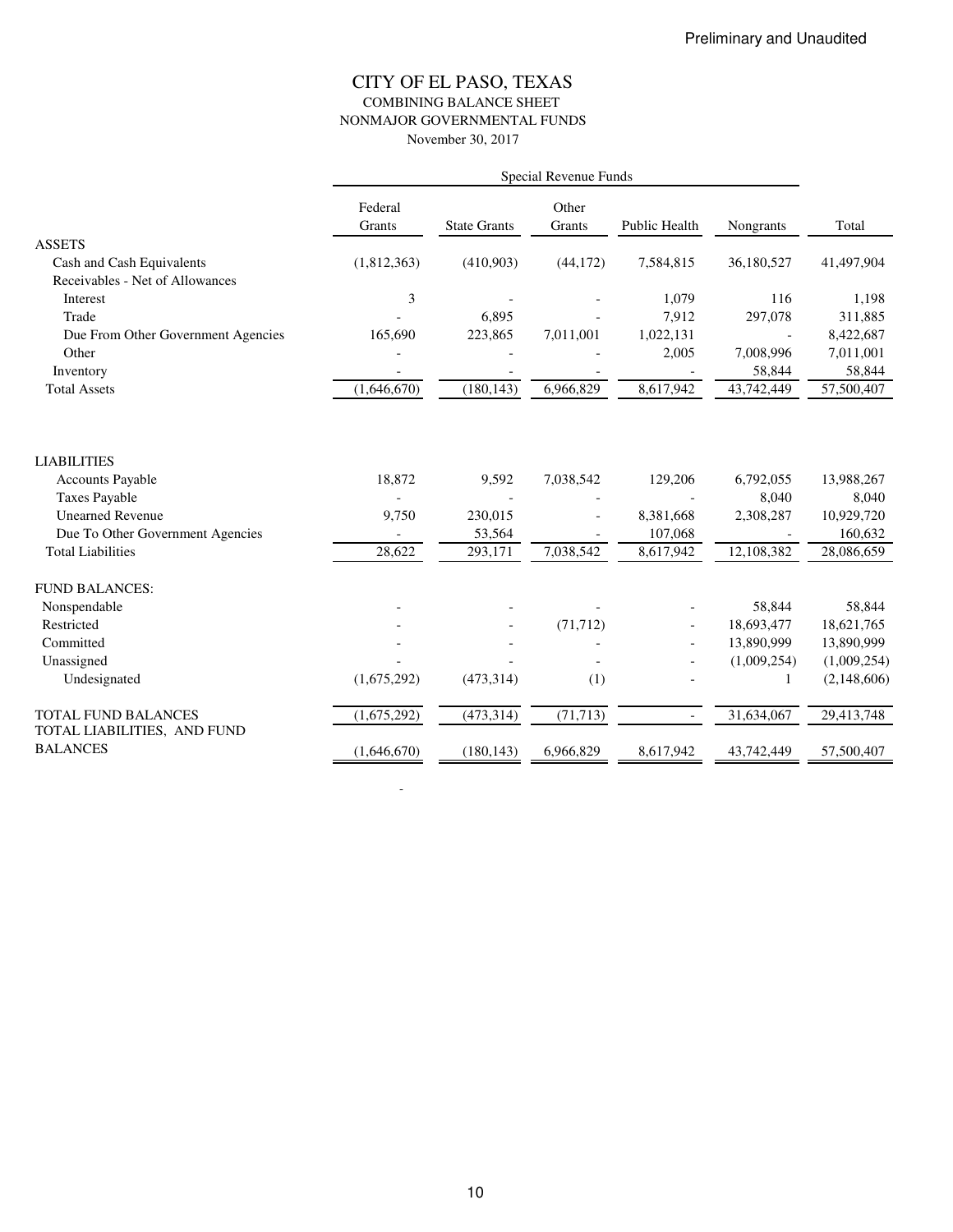### CITY OF EL PASO, TEXAS COMBINING STATEMENT OF REVENUES, EXPENDITURES AND CHANGES IN FUND BALANCESNONMAJOR GOVERNMENTAL FUNDS

|                                              | Special Revenue Funds |                     |              |                          |                          |               |
|----------------------------------------------|-----------------------|---------------------|--------------|--------------------------|--------------------------|---------------|
|                                              | Federal               |                     |              | Public                   |                          |               |
|                                              | Grants                | <b>State Grants</b> | Other Grants | Health                   | Nongrants                | Total         |
| Revenues                                     |                       |                     |              |                          |                          |               |
| <b>Sales Taxes</b>                           |                       |                     |              |                          | 568,903                  | 568,903       |
| Charges for Services                         | 17,088                |                     | 1,307        | 40,344                   | 4,000,362                | 4,059,101     |
| <b>Fines and Forfeitures</b>                 |                       |                     |              |                          | 360,898                  | 360,898       |
| <b>Licenses and Permits</b>                  |                       |                     |              |                          |                          |               |
| <b>Intergovernmental Revenues</b>            | 296,180               | 174,352             | Ē,           | 2,708,885                | (9, 438)                 | 3,169,979     |
| Rents and Other                              |                       | (750)               | 649          |                          | 179,195                  | 179,094       |
| <b>Total revenues</b>                        | 313,268               | 173,602             | 1,956        | 2,749,229                | 7,680,475                | 10,918,530    |
| Expenditures                                 |                       |                     |              |                          |                          |               |
| Current:                                     |                       |                     |              |                          |                          |               |
| <b>General Government</b>                    |                       | 7,870               |              |                          | 108,907                  | 116,777       |
| <b>Public Safety</b>                         | 693,072               | 631,151             |              | 64,661                   | 815,514                  | 2,204,398     |
| <b>Public Works</b>                          |                       |                     |              |                          | 1,407,094                | 1,407,094     |
| Public Health                                | ÷                     |                     | ÷            | 2,666,401                | $\overline{\phantom{a}}$ | 2,666,401     |
| Parks Department                             |                       | 1,366               |              |                          | 291,318                  | 292,684       |
| Library                                      | 21,862                |                     |              |                          | 25,378                   | 47,240        |
| Non Departmental                             |                       |                     |              |                          | 478,596                  | 478,596       |
| Culture and Recreation                       | 763                   | 103,117             | 11,929       |                          | 2,453,546                | 2,569,355     |
| Economic Development                         | 1,320                 |                     |              |                          | 655,810                  | 657,130       |
| <b>Environmental Code Compliance</b>         |                       |                     |              |                          | 289,893                  | 289,893       |
| Community and Human Development              |                       | 2,883               |              |                          |                          | 2,883         |
| Capital Outlay                               |                       | 211                 |              | 18,167                   | 81,126                   | 99,504        |
| Total expenditures                           | 717,017               | 746,598             | 11,929       | 2,749,229                | 6,607,182                | 10,831,955    |
| Excess (Deficiency) of revenues over (under) |                       |                     |              |                          |                          |               |
| expenditures                                 | (403, 749)            | (572,996)           | (9,973)      |                          | 1,073,293                | 86,575        |
| OTHER FINANCING SOURCES(USES):               |                       |                     |              |                          |                          |               |
| Transfers In                                 |                       |                     |              |                          | 1,085,598                | 1,085,598     |
| <b>Transfers Out</b>                         |                       |                     |              |                          | (2,371,498)              | (2,371,498)   |
| Budget only                                  |                       |                     |              |                          | (3,852,303)              | (3,852,303)   |
| Other Sources (Uses)                         |                       |                     |              |                          | 3,852,303                | 3,852,303     |
| Total other financing sources (uses):        |                       |                     |              |                          | (1,285,900)              | (1,285,900)   |
| Net change in fund balances                  | (403,749)             | (572,996)           | (9,973)      |                          | (212, 607)               | (1, 199, 325) |
| Fund balances - beginning of year            | (1,271,543)           | 99,682              | (61,740)     |                          | 31,846,674               | 30,613,073    |
| Fund balances - end of year                  | (1,675,292)           | (473, 314)          | (71, 713)    | $\overline{\phantom{a}}$ | 31,634,067               | 29,413,748    |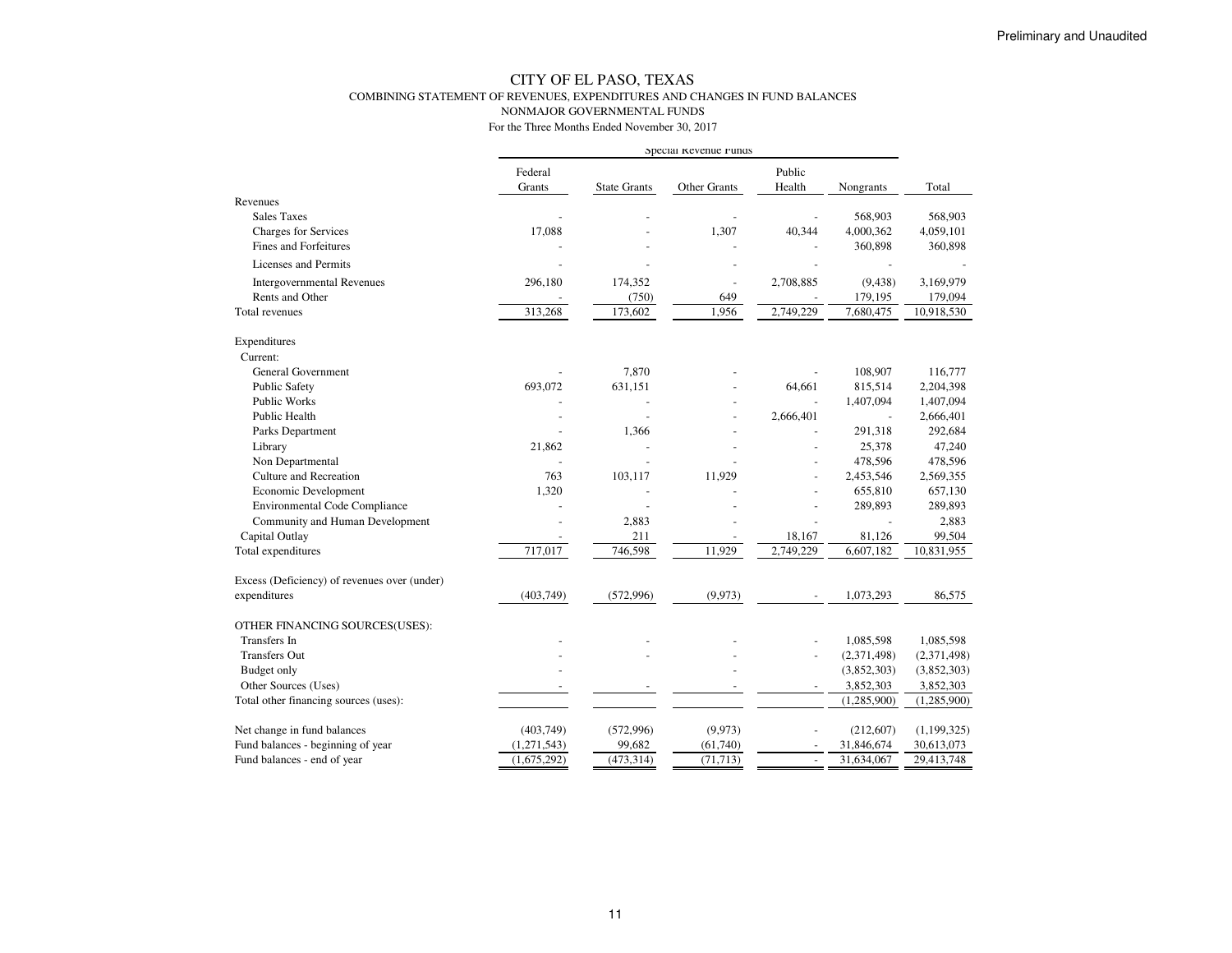SCHEDULE OF REVENUES, EXPENDITURES AND CHANGES IN FUND BALANCES - BUDGET AND ACTUAL

DEBT SERVICE FUND

For the Three Months Ended November 30, 2017

|                                          | <b>Budgeted Amounts</b> |             | Actual     | Variance with<br><b>Final Budget</b><br>Positive |  |
|------------------------------------------|-------------------------|-------------|------------|--------------------------------------------------|--|
|                                          | Adopted                 | Final       | Amounts    | (Negative)                                       |  |
|                                          |                         |             |            |                                                  |  |
| Resources (inflows):                     |                         |             |            |                                                  |  |
| Property taxes                           | 93,793,531              | 93,793,531  | 5,680,567  | (88, 112, 964)                                   |  |
| Penalties and Interest-Delinquent taxes  |                         |             | 129,034    | 129,034                                          |  |
| Parking meter revenue                    |                         |             | 2          |                                                  |  |
| Federal tax credit - Build America Bonds | 2,063,819               | 2,063,819   |            | (2,063,819)                                      |  |
| Face amount of refunding bonds issued    |                         |             |            |                                                  |  |
| Premium on bonds issued                  |                         |             |            |                                                  |  |
| Transfers from other funds               | 5,440,369               | 5,440,369   |            | (5,440,369)                                      |  |
| Amounts available for appropriation      | 101,297,719             | 101,297,719 | 5,811,841  | (95, 485, 878)                                   |  |
| Charges to appropriations (outflows):    |                         |             |            |                                                  |  |
| Debt service:                            |                         |             |            |                                                  |  |
| Principal                                | 46,792,506              | 46,792,506  |            | 46,792,506                                       |  |
| Interest                                 | 54,319,283              | 54,319,283  |            | 54,319,283                                       |  |
| <b>Fiscal</b> fees                       |                         |             | 5,850      | (5,850)                                          |  |
| <b>Transfers Out</b>                     | 125,930                 | 125,930     |            | 125,930                                          |  |
| Arbitrage rebate                         |                         |             |            |                                                  |  |
| Total charges to appropriations          | 101,237,719             | 101,237,719 | 5,850      | 101,231,869                                      |  |
|                                          |                         |             |            |                                                  |  |
| Increase (Decrease) in fund balance      | 60,000.00               | 60,000      | 5,805,991  | 5,745,991                                        |  |
| Fund balance, Beginning                  | 2,172,611               | 2,172,611   | 6,985,659  | 4,813,048                                        |  |
| Fund balance, Ending                     | 2,232,611               | 2,232,611   | 12,791,650 | 10,559,039                                       |  |

This budget and this schedule are prepared on a basis consistent with accounting principles generally accepted in the United States.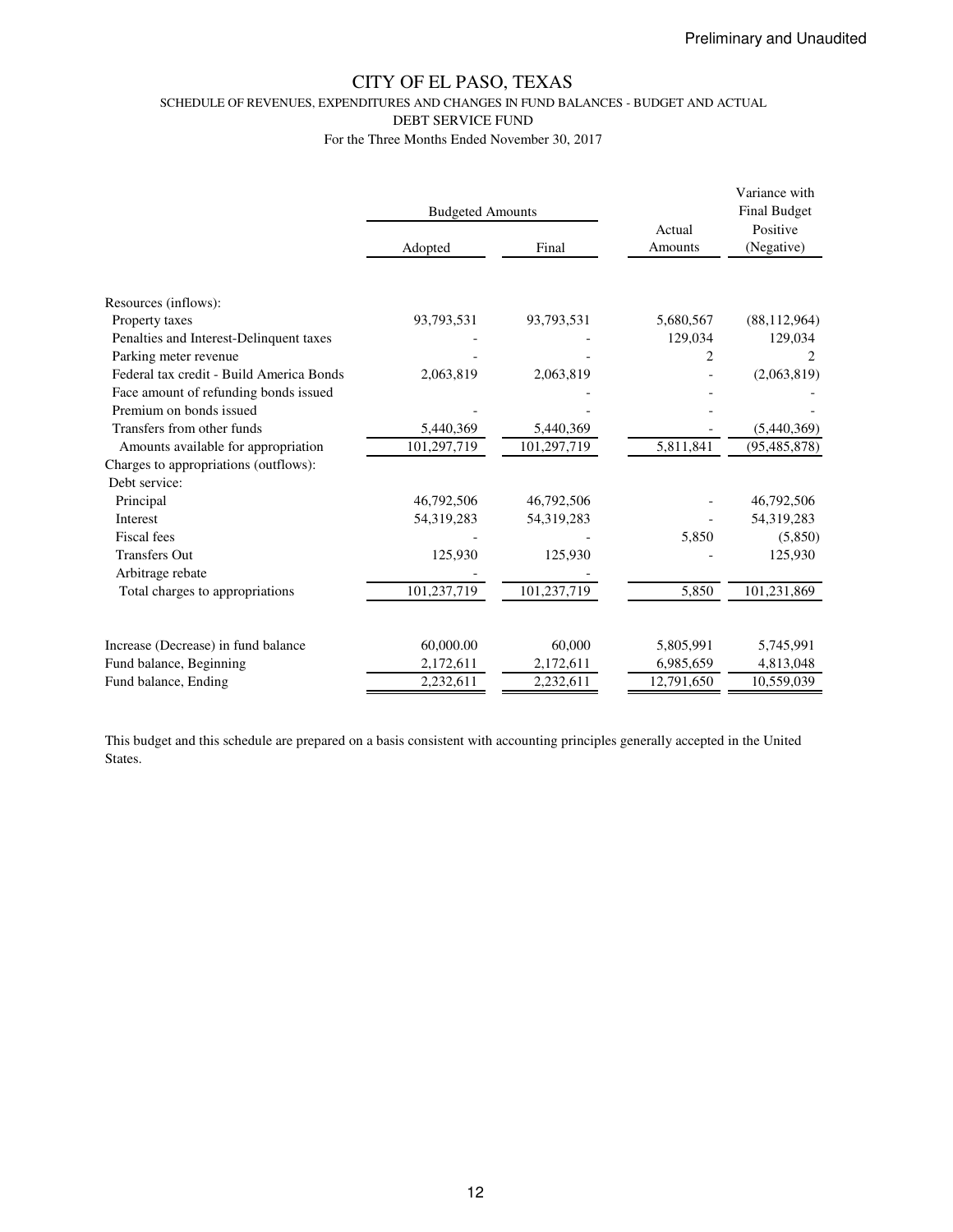# CITY OF EL PASO, TEXAS STATEMENT OF NET POSITION

INTERNAL SERVICE FUNDS

November 30, 2017

|                                                                                                  | <b>SUPPLY AND</b><br><b>SUPPORT</b> | <b>SELF</b><br><b>INSURANCE</b> | <b>TOTALS</b> |
|--------------------------------------------------------------------------------------------------|-------------------------------------|---------------------------------|---------------|
| <b>ASSETS:</b>                                                                                   |                                     |                                 |               |
| Cash and Cash Equivalents                                                                        | 1,891,671                           | 20, 131, 186                    | 22,022,857    |
| Receivables - Net of Allowances                                                                  |                                     |                                 |               |
| Interest                                                                                         |                                     | 568                             | 568           |
| Trade                                                                                            | 52                                  | 2,809                           | 2,861         |
| Inventory                                                                                        | 1,071,505                           |                                 | 1,071,505     |
| Prepaid Items                                                                                    |                                     | 500,001                         | 500,001       |
| Capital Assets:                                                                                  |                                     |                                 |               |
| <b>Construction</b> in Progress                                                                  |                                     |                                 |               |
| Buildings, Improvements & Equipment, Net                                                         | 343,440                             |                                 | 343,440       |
| TOTAL ASSETS                                                                                     | 3.306.668                           | 20.634.564                      | 23.941.232    |
| DEFERRED OUTFLOWS OF RESOURCES                                                                   |                                     |                                 |               |
| Deferred Outflow of Resources - Pension Contributions                                            | 430,008                             | 125,028                         | 555,036       |
| Deferred Outflow of Resources - Investments                                                      | 489,669                             | 142,375                         | 632,044       |
| Deferred Outflow of Resources - Pension Assumptions                                              | 540,956                             | 157,287                         | 698,243       |
| Deferred Outflow of Resources - Econ/Demog Losses                                                | 30,543                              | 8,882                           | 39,425        |
| <b>Total Deferred Outflows of Resources</b>                                                      | 1,491,176                           | 433,572                         | 1,924,748     |
| Total Assets & Deferred Outflows                                                                 | 4,797,844                           | 21,068,136                      | 25,865,980    |
| <b>LIABILITIES:</b>                                                                              |                                     |                                 |               |
| <b>Accounts Payable</b>                                                                          | 519,056                             | (550, 911)                      | (31, 855)     |
| <b>Compensated Absences</b>                                                                      | 595,882                             | 118,907                         | 714,789       |
| Other Postemployment Benefits                                                                    | 1,884,845                           | 238,964                         | 2,123,809     |
| Net Pension Obligation                                                                           | 3,806,873                           | 1,106,876                       | 4,913,749     |
| Claims and Judgments                                                                             |                                     | 16,033,064                      | 16,033,064    |
| <b>TOTAL LIABILITIES</b>                                                                         | 6,806,656                           | 16,946,900                      | 23,753,556    |
| DEFERRED INFLOWS OF RESOURCES                                                                    |                                     |                                 |               |
| Deferred Inflow of Resources - Cange in Experience                                               | 327,230                             | 95,144                          | 422,374       |
| Deferred Inflow of Resources - Investment Earnings<br><b>Total Deferred Inflows of Resources</b> | 327,230                             | 95,144                          | 422,374       |
|                                                                                                  |                                     |                                 |               |
| <b>NET POSITION:</b>                                                                             |                                     |                                 |               |
| Net investment in capital assets                                                                 | 75,882                              |                                 | 75,882        |
| Unrestricted                                                                                     | (2,411,924)                         | 4,026,092                       | 1,614,168     |
| <b>TOTAL NET POSITION</b>                                                                        | (2,336,042)                         | 4,026,092                       | 1,690,050     |
| TOTAL LIABILITIES AND NET POSITION                                                               | 4,797,844                           | 21,068,136                      | 25,865,980    |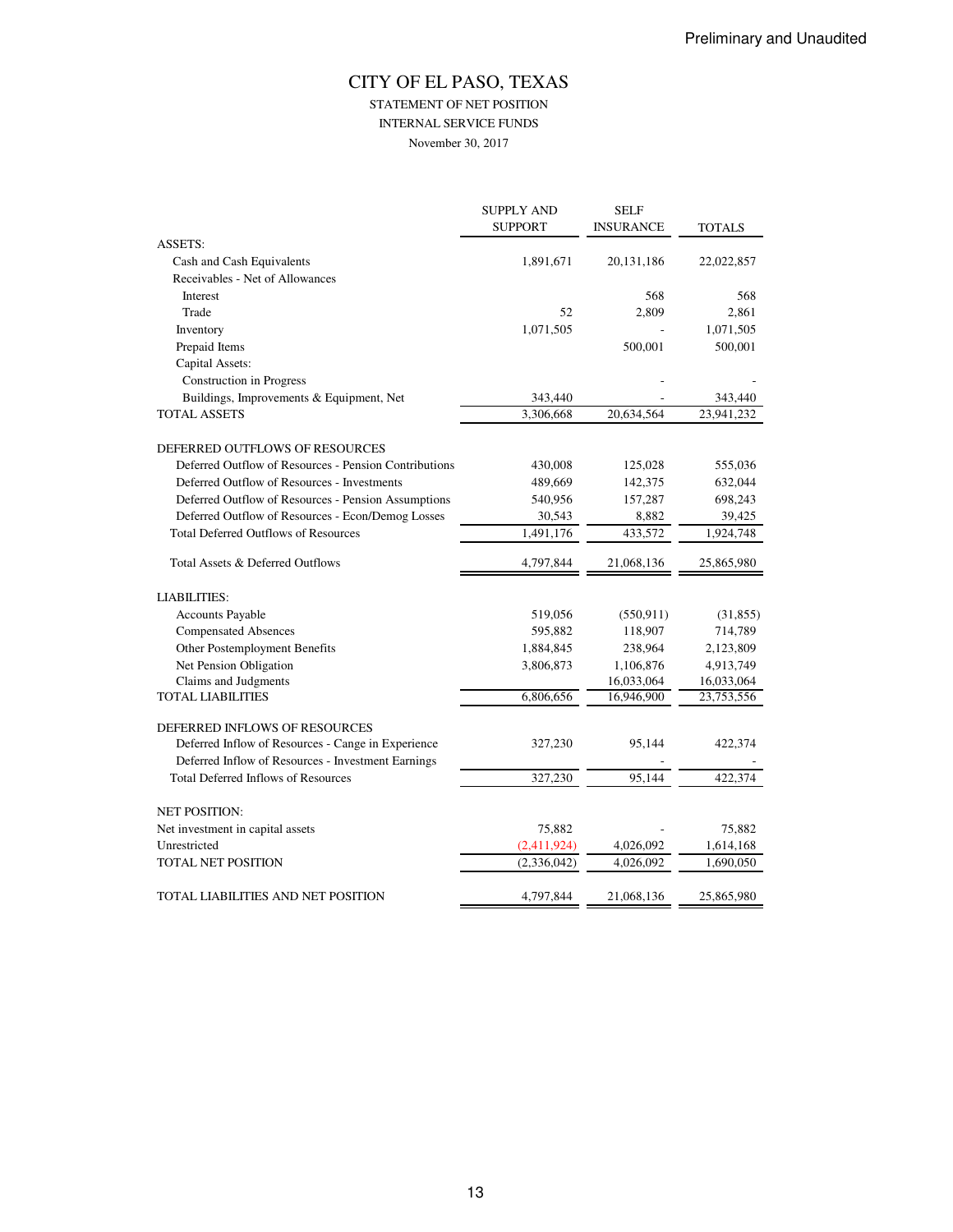COMBINING STATEMENT OF REVENUES, EXPENSES AND CHANGES IN FUND NET POSITION

INTERNAL SERVICE FUNDS

|                                     | Operating<br><b>Budget</b> | <b>SUPPLY AND</b><br><b>SUPPORT</b> | Operating<br><b>Budget</b> | <b>SELF</b><br><b>INSURANCE</b> | <b>TOTALS</b> |
|-------------------------------------|----------------------------|-------------------------------------|----------------------------|---------------------------------|---------------|
| <b>OPERATING REVENUES:</b>          |                            |                                     |                            |                                 |               |
| Sales to Departments                | 18,756,000                 | 4,557,891                           |                            |                                 | 4,557,891     |
| <b>Premium Contributions</b>        |                            |                                     | 63,270,587                 | 14,662,663                      | 14,662,663    |
| <b>General Revenues</b>             | 7,000                      | 880                                 |                            | 164,012                         | 164,892       |
| TOTAL OPERATING REVENUES            | 18,763,000                 | 4,558,771                           | 63,270,587                 | 14,826,675                      | 19,385,446    |
| <b>OPERATING EXPENSES:</b>          |                            |                                     |                            |                                 |               |
| <b>Personnel Services</b>           | 5,100,362                  | 1,031,289                           | 3,293,058                  | 479,605                         | 1,510,894     |
| <b>Outside Contracts</b>            | 162,300                    | 66,997                              | 3,851,100                  | 709,506                         | 776,503       |
| <b>Professional Services</b>        |                            |                                     | 1,294,536                  | 280,702                         | 280,702       |
| <b>Fuel and Lubricants</b>          | 6,230,300                  | 1,332,101                           |                            |                                 | 1,332,101     |
| Materials and Supplies              | 5,076,732                  | 1,051,331                           | 43,100                     | 2,449                           | 1,053,780     |
| Communications                      | 4,000                      | 88                                  | 1,300                      | 6                               | 94            |
| Utilities                           | 34,500                     | 6,062                               |                            |                                 | 6,062         |
| Operating Leases                    | 9,000                      | 2,104                               | 6,000                      |                                 | 2,104         |
| <b>Travel and Entertainment</b>     | 1,000                      |                                     | 5,075                      |                                 |               |
| <b>Benefits Provided</b>            | 2,500                      |                                     | 55,073,118                 | 12,901,982                      | 12,901,982    |
| Maintenance and Repairs             | 1,950,000                  | 387,394                             |                            |                                 | 387,394       |
| Other Operating Expenses            | 34,000                     | 7,126                               | 7,300                      | 913                             | 8,039         |
| Depreciation                        |                            | 2,440                               |                            |                                 | 2,440         |
| TOTAL OPERATING EXPENSES            | 18,604,694                 | 3,886,932                           | 63,574,587                 | 14,375,163                      | 18,262,095    |
| OPERATING INCOME(LOSS)              | 158,306                    | 671,839                             | (304,000)                  | 451,512                         | 1,123,351     |
| <b>INCOME</b>                       | 158,306                    | 671,839                             | (304,000)                  | 451,512                         | 1,123,351     |
| <b>Transfers Out</b>                |                            |                                     | 504,000                    | 126,000                         | 126,000       |
| Change in net position              | 158,306                    | 671,839                             | 200,000                    | 577,512                         | 1,249,351     |
| <b>Total Net Position-beginning</b> |                            | (3,007,881)                         |                            | 3,448,580                       | 440,699       |
| <b>Total Net Position-ending</b>    |                            | (2,336,042)                         |                            | 4,026,092                       | 1,690,050     |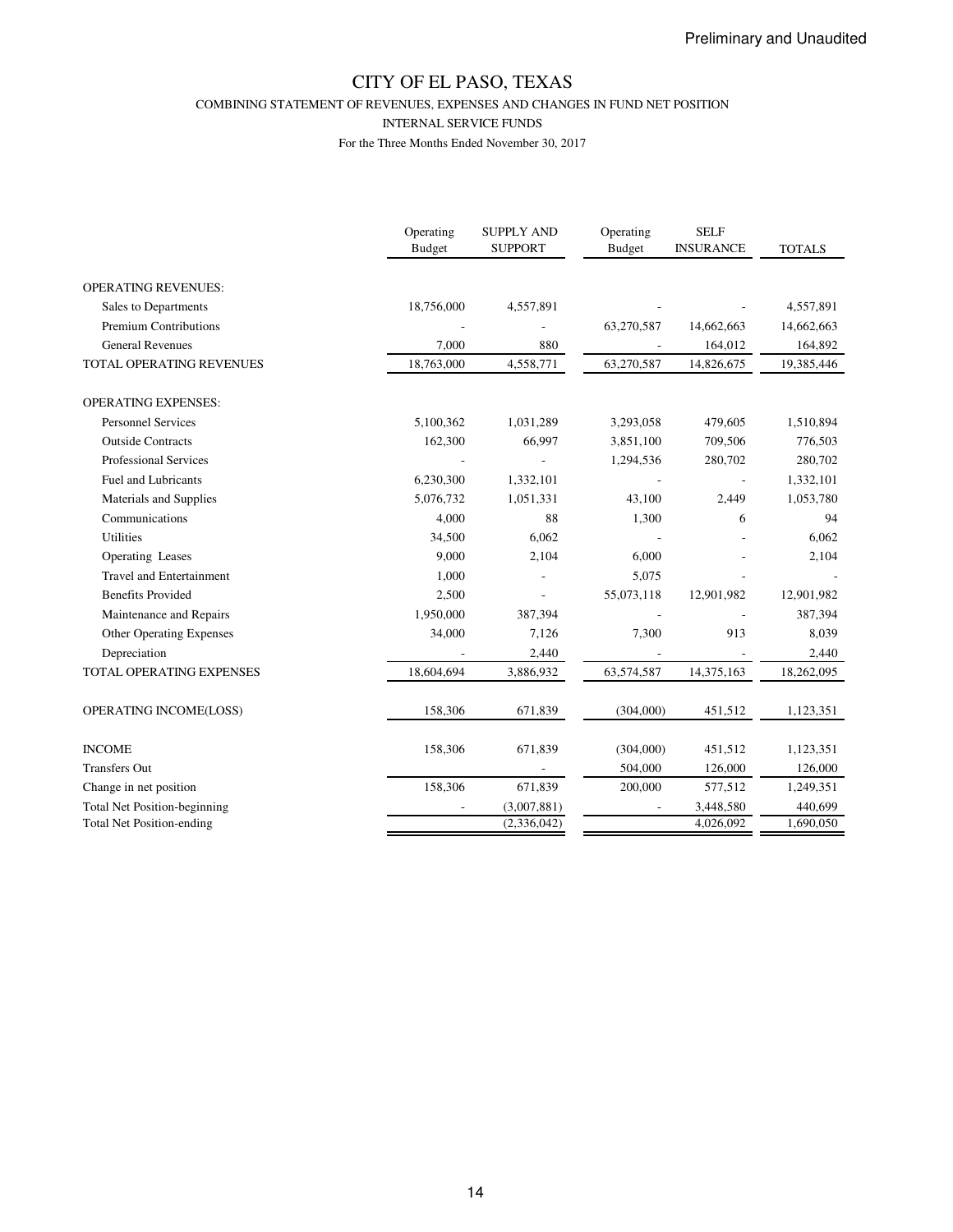COMBINING STATEMENT OF CASH FLOWS

INTERNAL SERVICE FUNDS

|                                                                                            | <b>SUPPLY AND</b><br><b>SUPPORT</b> | <b>SELF</b><br><b>INSURANCE</b> | <b>TOTALS</b>  |
|--------------------------------------------------------------------------------------------|-------------------------------------|---------------------------------|----------------|
| <b>CASH FLOWS FROM OPERATING ACTIVITIES</b>                                                |                                     |                                 |                |
| Receipts from customers                                                                    | 4,565,163                           | 15,018,309                      | 19,583,472     |
| Payments to suppliers                                                                      | (3, 148, 938)                       | (15,208,835)                    | (18, 357, 773) |
| Payments to employees                                                                      | (1, 112, 656)                       | (697, 605)                      | (1,810,261)    |
| Net cash provided (used) by operating activities                                           | 303,569                             | (762, 131)                      | (458, 562)     |
|                                                                                            |                                     |                                 |                |
| <b>CASH FLOWS FROM CAPITAL AND</b>                                                         |                                     |                                 |                |
| <b>RELATED FINANCING ACTIVITIES</b>                                                        |                                     |                                 |                |
| Purchases of capital assets                                                                |                                     |                                 |                |
| Net cash (used) by capital and related                                                     |                                     |                                 |                |
| financing activities                                                                       | 1                                   |                                 | 1              |
| <b>CASH FLOWS FROM INVESTING ACTIVITIES</b>                                                |                                     |                                 |                |
| Purchases of Investments                                                                   |                                     | 16,824,610                      | 16,824,610     |
| Net cash provided by investing activities                                                  |                                     | 16,824,610                      | 16,824,610     |
| Net increase in cash and cash equivalents                                                  | 303,570                             | 16,062,479                      | 16,366,049     |
| Balances - beginning of the year                                                           | 309,135                             | 4,068,707                       | 4,377,842      |
| Balances - end of the year                                                                 | 612,705                             | 20,131,186                      | 20,743,891     |
| Reconciliation of operating income to net cash                                             |                                     |                                 |                |
| provided (used) by operating activities:                                                   |                                     |                                 |                |
| Operating income                                                                           | 671,839                             | 451,512                         | 1,123,351      |
| Adjustments to reconcile operating income to net cash<br>provided by operating activities: |                                     |                                 |                |
| Depreciation expense                                                                       | 2,440                               |                                 | 2,440          |
| Net Pension Obligation                                                                     |                                     |                                 |                |
| Change in assets and liabilities:                                                          |                                     |                                 |                |
| Receivables, net                                                                           | 6,392                               | 191,634                         | 198,026        |
| Inventories                                                                                | (113, 168)                          |                                 | (113, 168)     |
| Other assets                                                                               |                                     | (500,001)                       | (500,001)      |
| Accounts and other payables                                                                | (182, 567)                          | (687, 276)                      | (869, 843)     |
| Accrued expenses                                                                           | (81, 367)                           | (218,000)                       | (299, 367)     |
| Net cash provided (used) by operating activities                                           | 303,569                             | (762, 131)                      | (458, 562)     |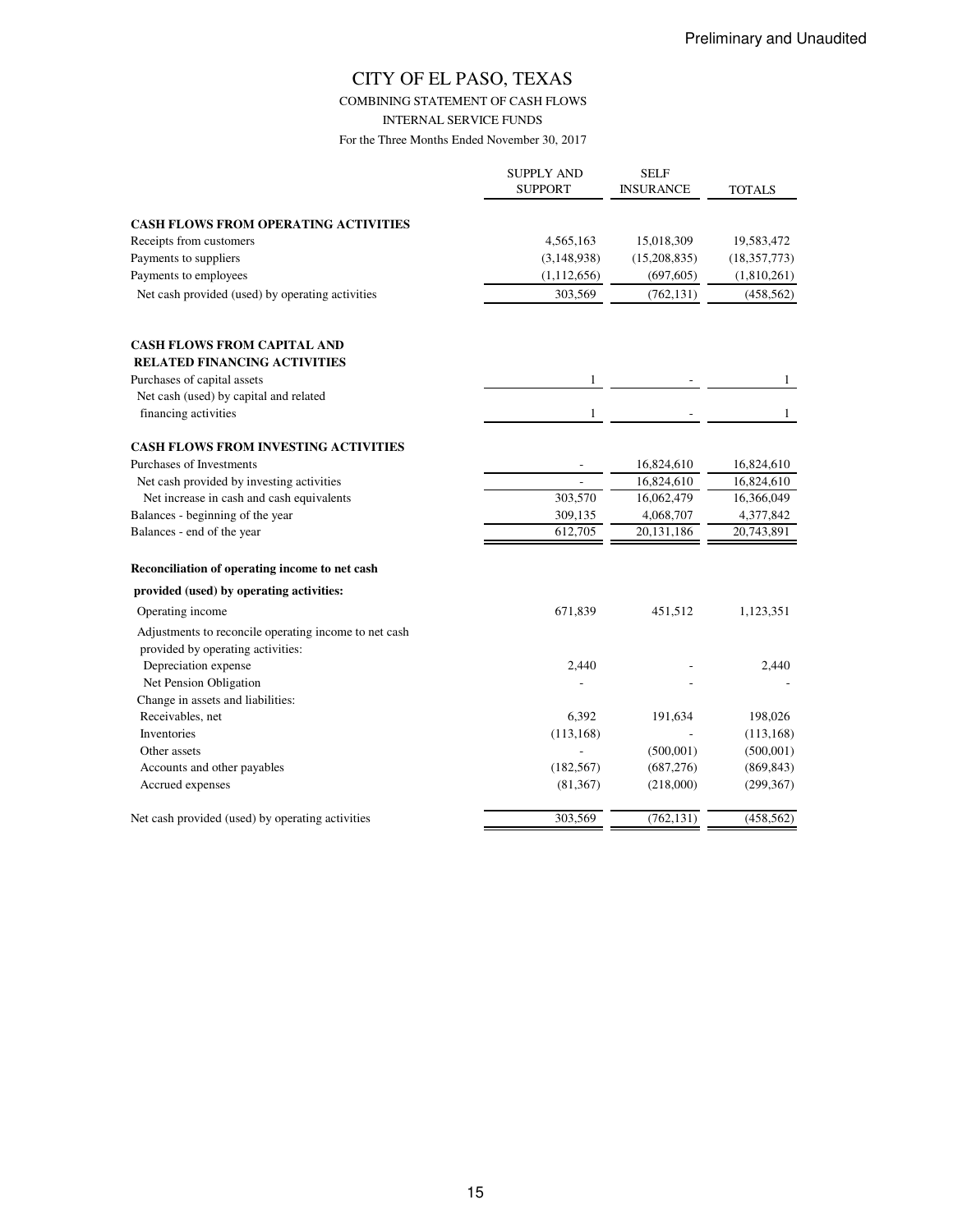COMBINING STATEMENT OF NET POSITION

PENSION TRUST FUNDS

November 30, 2017

|                                                       |                                            | El Paso Firemen and Policemen's<br>Pension Fund<br>(as of December 31, 2015) |                       |               |
|-------------------------------------------------------|--------------------------------------------|------------------------------------------------------------------------------|-----------------------|---------------|
|                                                       | El Paso City<br>Employees'<br>Pension Fund | <b>Firemen Division</b>                                                      | Policemen<br>Division | Total         |
| <b>ASSETS</b>                                         |                                            |                                                                              |                       |               |
| Cash and Cash Equivalents                             | 6,411,365                                  | 5,873,103                                                                    | 8,599,652             | 20,884,120    |
| Investments:                                          |                                            |                                                                              |                       |               |
| Mutual funds                                          | 21,254,906                                 |                                                                              |                       | 21,254,906    |
| Commingled funds                                      | 53,833,171                                 |                                                                              |                       | 53,833,171    |
| High-yield bond obligations                           | 47,826,591                                 |                                                                              |                       | 47,826,591    |
| Corporate stocks                                      | 102,495,709                                |                                                                              |                       | 102,495,709   |
| <b>Bank Collective Investment Funds</b>               | 186,488,037                                |                                                                              |                       | 186,488,037   |
| Private equities                                      | 64,341,689                                 | 20,750,461                                                                   | 30,419,852            | 115,512,002   |
| Real estate investment funds                          | 66,507,980                                 | 30,762,836                                                                   | 45,097,838            | 142,368,654   |
| <b>Fixed Income Securities</b>                        | 97,966,289                                 | 146,642,455                                                                  | 214,974,259           | 459,583,003   |
| <b>Domestic Equities</b>                              | 53,989,173                                 | 152,225,001                                                                  | 223,159,478           | 429,373,652   |
| <b>International Equities</b>                         |                                            | 148,253,477                                                                  | 217,337,286           | 365,590,763   |
| Invested securities lending collateral                |                                            | 40,674,517                                                                   | 59,628,208            | 100,302,725   |
| Receivables - Net of Allowances                       |                                            |                                                                              |                       |               |
| <b>Commission Credits Receivable</b>                  | 135,603                                    |                                                                              |                       | 135,603       |
| Due from Brokers For Securities Sold                  | 279,023                                    |                                                                              |                       | 279,023       |
| <b>Employer Contributions</b>                         | 658,355                                    | 151,364                                                                      | 197,060               | 1,006,779     |
| <b>Employee Contributions</b>                         | 417,549                                    | 128,491                                                                      | 152,064               | 698,104       |
| <b>Accrued Interest and Dividends</b>                 | 843,024                                    |                                                                              |                       | 843,024       |
| Other                                                 |                                            | 85                                                                           | 86                    | 171           |
| Prepaid Items                                         | 22,895                                     |                                                                              |                       | 22,895        |
| Capital Assets:                                       |                                            |                                                                              |                       |               |
| Buildings, Improvements & Equipment, Net              | 750,345                                    | 976,656                                                                      | 976,655               | 2,703,656     |
| <b>TOTAL ASSETS</b>                                   | 704,221,704                                | 546,438,446                                                                  | 800,542,438           | 2,051,202,588 |
| <b>LIABILITIES</b>                                    |                                            |                                                                              |                       |               |
| <b>Accounts Payable</b>                               | 2,653,151                                  | 40,674,517                                                                   | 59,628,208            | 102,955,876   |
| <b>Accrued Payroll</b>                                | 1,044,781                                  | 554,304                                                                      | 745,269               | 2,344,354     |
| <b>Unearned Revenue - Commission Credits</b>          | 135,603                                    |                                                                              |                       | 135,603       |
| <b>TOTAL LIABILITIES</b>                              | 3,833,535                                  | 41,228,821                                                                   | 60,373,477            | 105,435,833   |
| <b>NET POSITION:</b>                                  |                                            |                                                                              |                       |               |
| Held in Trust for Pension Benefits and Other Purposes | 700,388,169                                | 505,209,625                                                                  | 740,168,961           | 1,945,766,755 |